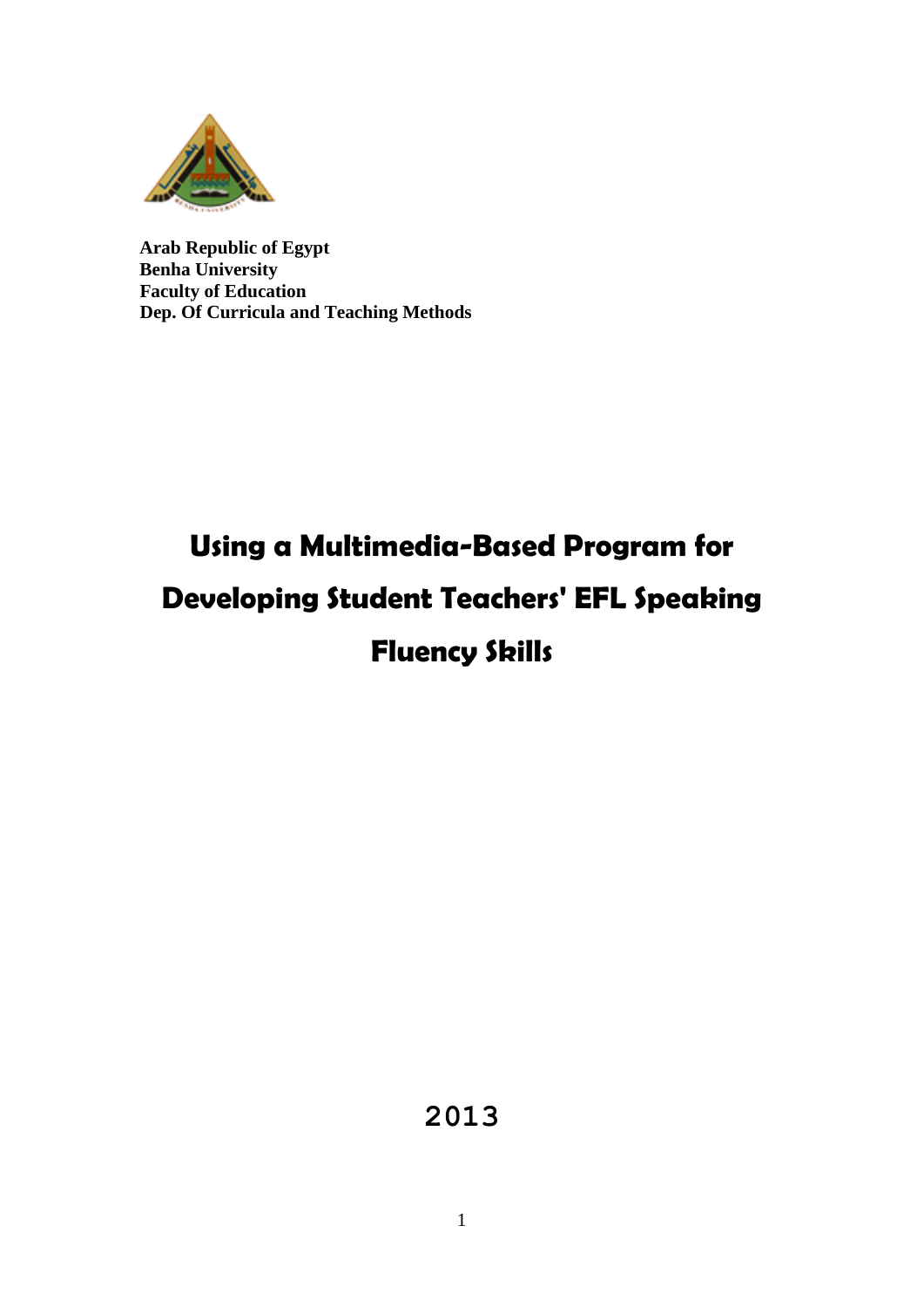## Using a Multimedia-Based Program for Developing Student Teachers' EFL Speaking Fluency Skills

**By**

**Eman Aly Diyyab 1**

**Dr. Eman Muhamad Abdel-Haq<sup>2</sup> Dr. Mahsoub Abdel-Sadeq Aly<sup>3</sup>**

#### **Abstract**

 The objective of the present study was to investigate the effectiveness of using a multimedia-based program for developing EFL speaking fluency skills among second year, English section student teachers. The sample of the present study consisted of thirty students at Sadat Faculty of Education, Minufiya University, Egypt. The study sample was taught using the multimedia-based program. The tool of the present study was an EFL speaking fluency test with a rubric for assessing the participants' performance. The test was applied to the study sample before using the multimedia-based program in order to measure the level of the participants in EFL speaking fluency skills. Then, the test was re-applied after using the program. Results of the study revealed that the study sample's EFL speaking fluency skills were developed after using the program. Accordingly, the multimedia-based program was found to be effective in developing EFL speaking fluency skills among second year student teachers.

**- Keywords:** EFL speaking fluency - multimedia.

1

 $1$  Demonstrator at department of curricula and methods of teaching, Sadat Faculty of Education, Minufiya University, Egypt. E-mail: [eiman\\_diab@yahoo.com](mailto:eiman_diab@yahoo.com)

<sup>&</sup>lt;sup>2</sup> Professor of Curricula and Methods of Teaching English, Faculty of Education, Benha University, Egypt. E-mail: [dreman62@yahoo.com](mailto:dreman62@yahoo.com) 

<sup>&</sup>lt;sup>3</sup> Professor of Curricula and Methods of Teaching English, Faculty of Education, Benha University, Egypt. E-mail: [mahsoub90@hotmail.com](mailto:mahsoub90@hotmail.com)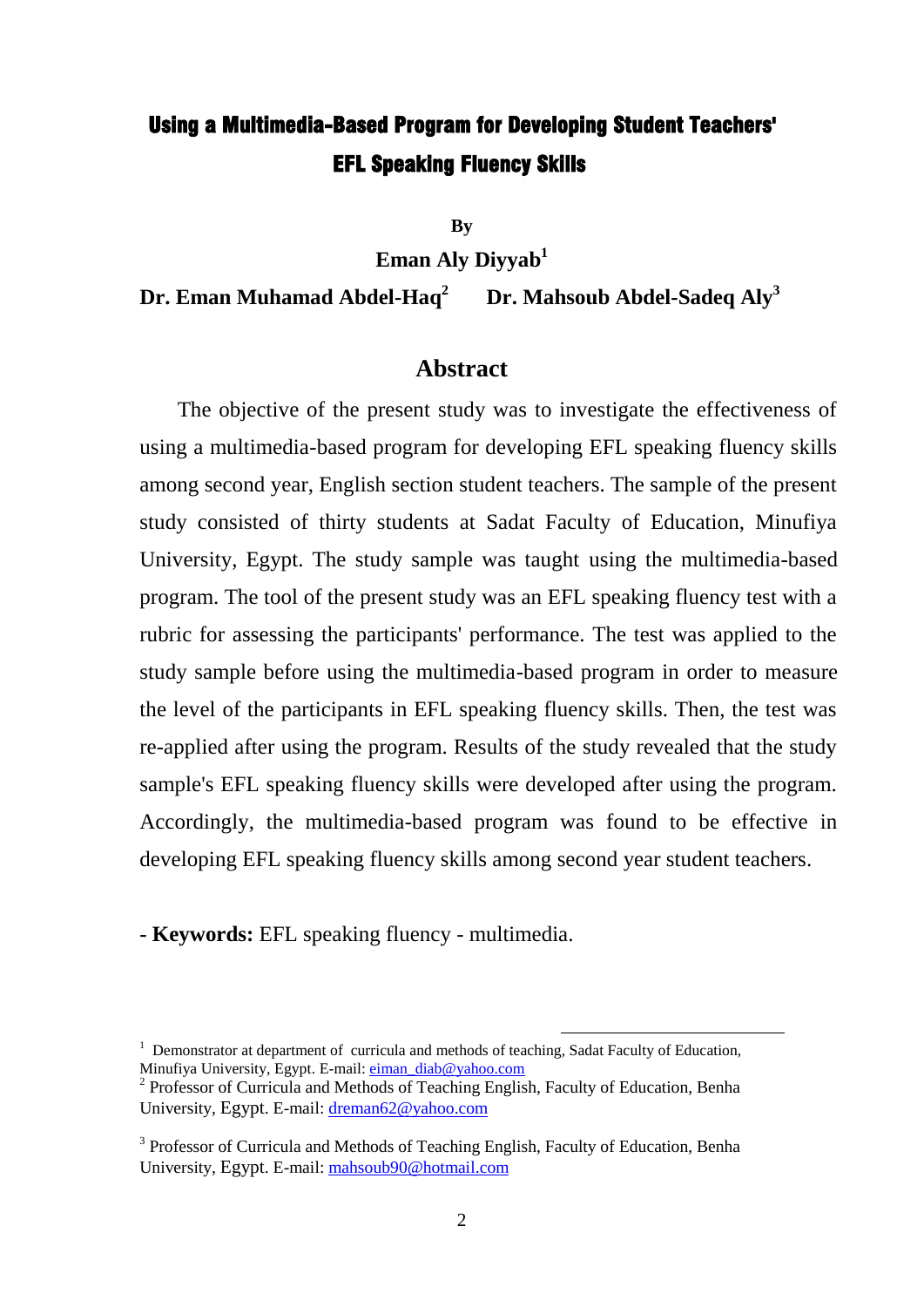#### **Introduction**

Teaching speaking skills has become increasingly important in English as a foreign language due to the large number of learners who want to use English spontaneously and freely for communicative purposes. Recently, EFL speaking skill has begun to be taken seriously. Previously, it seemed to be assumed that the student would just learn this skill somehow in the general process of learning English as a foreign language. It seemed reasonable to think that the student would acquire this skill while learning to write, read and listen. However, this process does not seem to produce the desired results.

 The need for speaking mastery in English has been increased due to the strengthening position of English as a language for international communication. It has become apparent that students of English as a foreign language have considered themselves good and successful learners if they can communicate fluently and effectively in English. (Graves, 2008; Nazara, 2011). At present, the ability to speak English fluently has become a must, especially for EFL students. According to Derwing, Rossiter, Munro and Thomson (2004, p. 661) fluency is considered an important characteristic of foreign language speech for a variety of reasons. EFL learners' need to speak fluently range from a mere desire to feel confident when talking to others in English, to an urgent need to pass a language test of spoken English.

 Regardless of the reasons, teachers and researchers of English as a foreign language should place greater emphasis on fluency through finding new ways to incorporate fluency-enhancing methods and activities in their classroom teaching. Recently, technology has brought a drastic change in the world and now is revolutionizing education. Technological innovations are providing a range of possible solutions that can develop teaching and learning English as a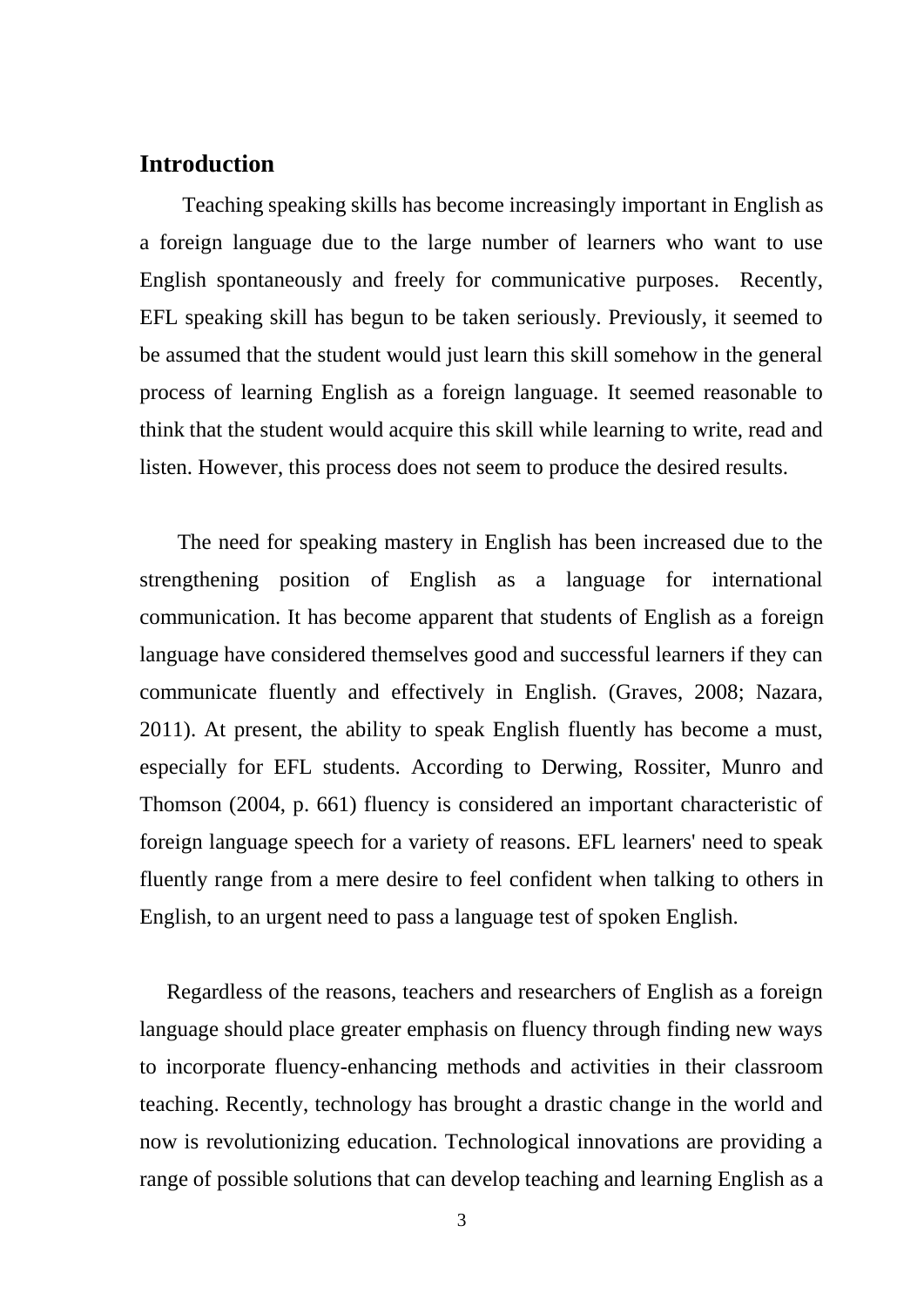foreign language. The incorporation of recent technologies in traditional faceto-face classrooms has changed the way people teach and learn. Consequently, using multimedia-based programs in traditional EFL classes has revealed to be a powerful teaching medium (Harstell & Yuen, 2006; Shephard, 2003) as it proved to be a successful technological medium to grab the students' attention and motivate them to learn, in addition to be able to present authentic situations that the students will not have the opportunity to see in real life situations.

 The infusion of multimedia in EFL instruction has considerably changed the way teachers teach and students learn. According to Kurt (2011, p. 185), the incorporation of multimedia programs in traditional learning environments has widely benefited learning and teaching. This incorporation has increased active participation among students, fostered the quality of the learning outcome and offered opportunities for learners to have control over their learning time and place. The multimedia-based programs include some multimedia instructional materials such as, graphics, videos and audios.

 It has been argued that using multimedia-based programs in EFL speaking classes can provide the students with valuable resources to compliment their studies and enhance their speaking fluency skills. The multimedia instructional material used in this study is the instructional online and offline videos. This instructional material helps the students to learn according to their own paces and abilities. Moreover, the students can stop, rewind, pause, and re-start the video according to their own needs. On a more practical level, the instructional videos allow the students to catch up if they miss traditional face-to-face sessions. (Brotherton, & Abowd, 2004; Hermann, Hurst, & Welte, 2006).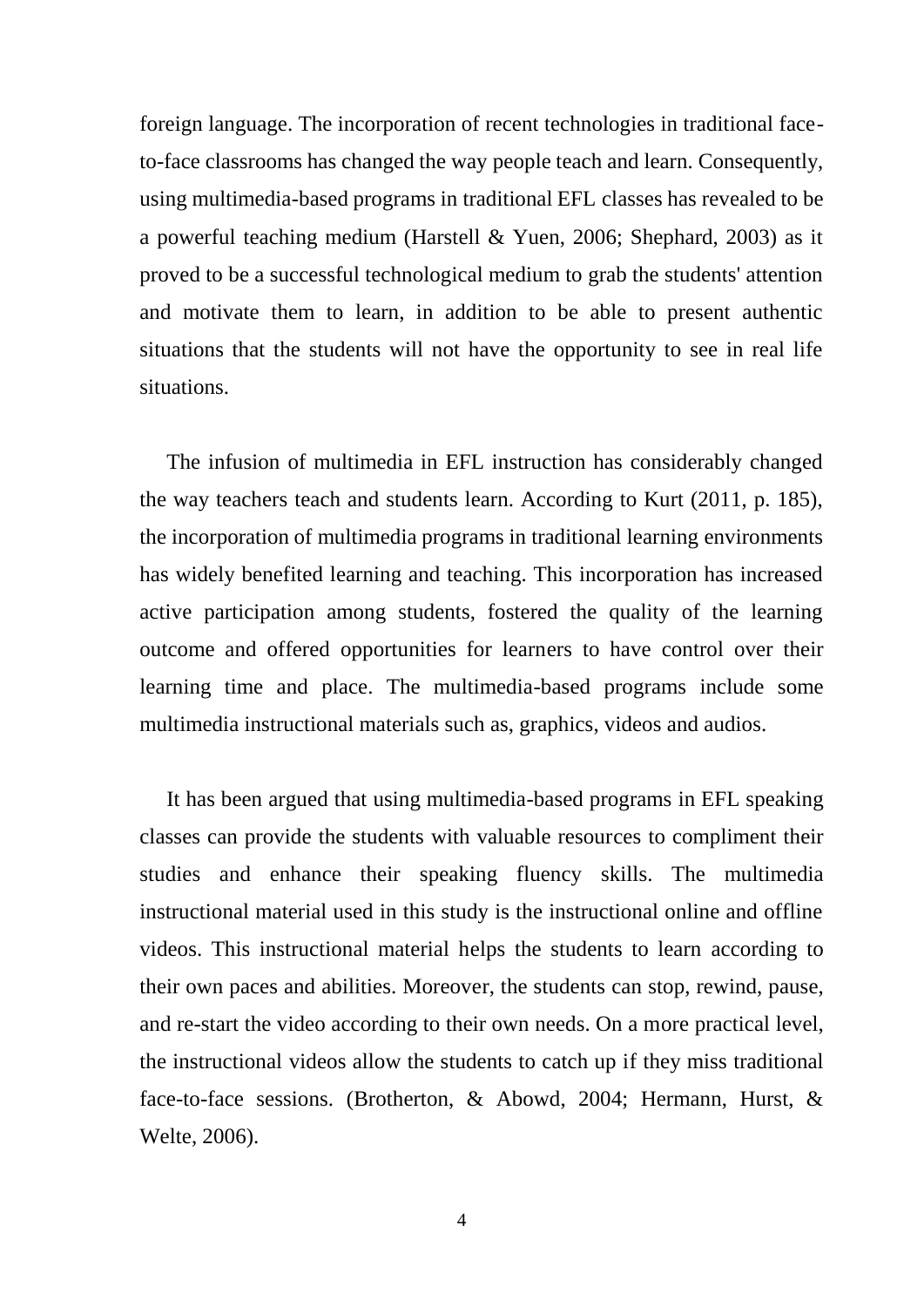#### **Review of Literature:**

 EFL speaking skills are important for communication in EFL classrooms. In learning to speak, there are two main goals: accuracy and fluency. Both accuracy and fluency, in EFL speaking classes, are of equal importance. However, language teachers and researchers have always considered accuracy the most important oral ability. Their students are always asked to focus on the elements of correct phonology, grammar, pronunciation, and discourse. (Brown, 2001, p. 8). Thus, accuracy has long been considered more important than fluency. According to Gosuch (2011, p. 5), underestimating speaking fluency skills in EFL classes has hindered the students' achievement in English.

#### **1) EFL speaking fluency:**

 Learners of English as a foreign language always give a high priority to speaking as the most important characteristic of language learning. Every learner wishes to be able to communicate orally using the language in real situations. So, if the students find themselves with no opportunity to learn how to use the language freely and spontaneously, they may lose interest in learning. However, classroom observations in EFL speaking classes have revealed that the primary focus of EFL teachers was always on reading and writing skills, rather than on speaking and listening. It is possible, therefore, that a lack of instruction focused on fluency development can cause problematic matters for students in EFL classes. (Derwing, Murray, & Thomson, 2008; Glover, 2011).

 Speaking fluency is an initial and important goal in language teaching. Fluency represents a major element in judging speakers' ability and proficiency in EFL classes. Koponen and Riggenbach (2000, p. 8)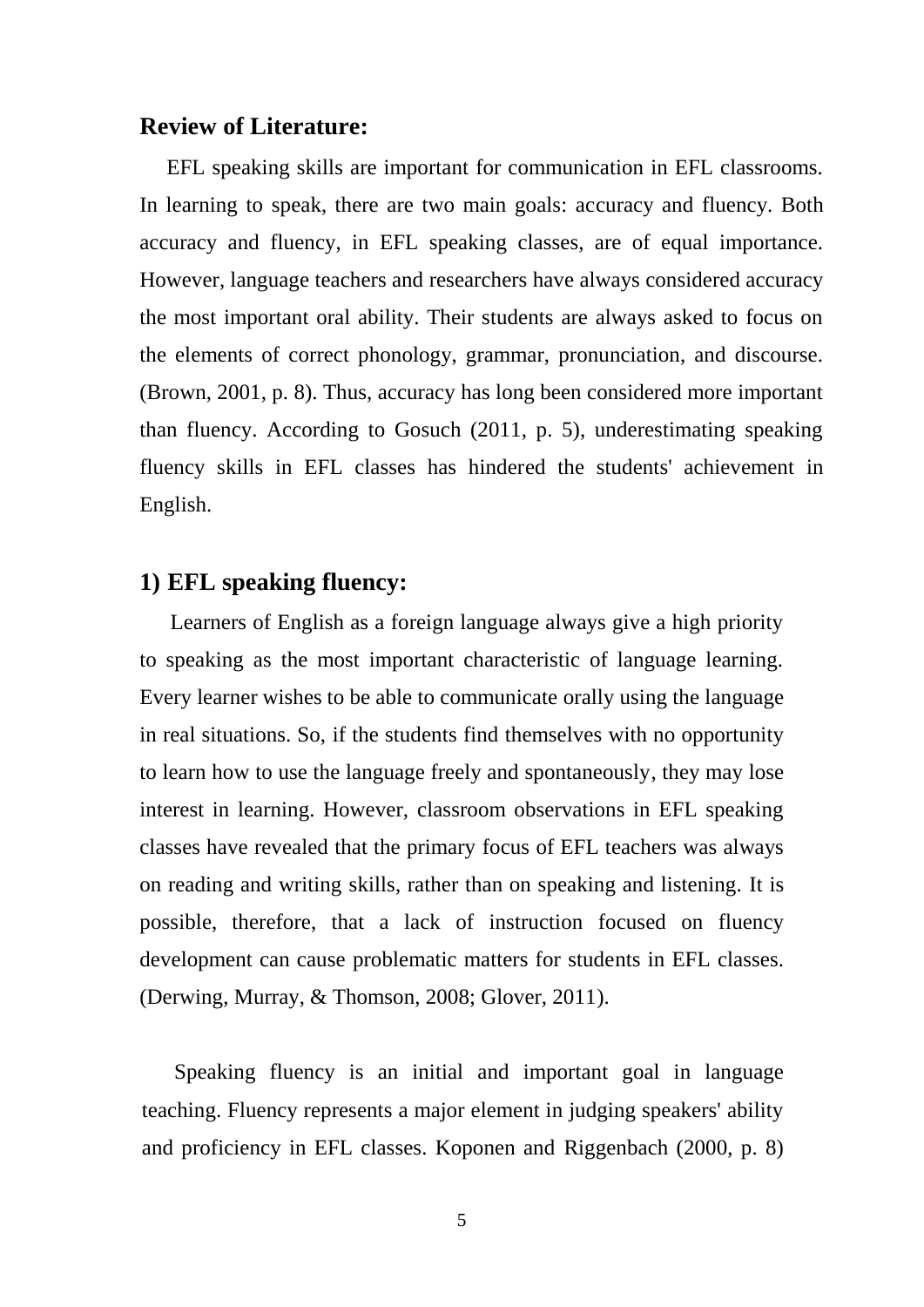asserted that "fluency in language assessment is comparable to continuity, smoothness, or evenness of speech without extreme breaks or hesitations". Accordingly, EFL fluency instruction needs to be dealt with as an essential part of learners' development.

EFL speaking fluency skills were categorized, according to (Badr, 2008; Romero, 2006; Smith, 2003; Zhang, 2009), as: speaking at a normal speed without stumbling over words and sounds with perfect English, conveying the speaker's message in an easy, clear, and understandable way, using a simple language that suits the listener's level, producing comprehensible sentences with no major complications, exposing ideas calmly and spontaneously, arguing persuasively, organizing the oral production both cognitively and physically, manifesting a certain number of hesitations, pauses, backtracking and corrections, and using gap-fillers correctly.

 A major issue that continues to challenge language instructors and researchers is how to ensure that learners can develop and foster their EFL speaking fluency skills. Widiati and Cahyono (2006, p. 271) illustrated that EFL students need to feel they are able to use the language in real situations as it represents an intrinsic motivation for them. They added that there are certain features that may arouse the speakers' interest and attention to use the language spontaneously, these features are: (1) topic: the topic of the lesson must be of interest and importance for the students in order to be able to capture their interest and attention; (2) visual focus: it is much easier for the students to concentrate on thinking about something if they can see that something or at least some depicted or symbolic representation of it, sight is an extremely powerful and demanding sense; (3) open ended: a task that is open-ended allows lots of students' responses during EFL speaking classes;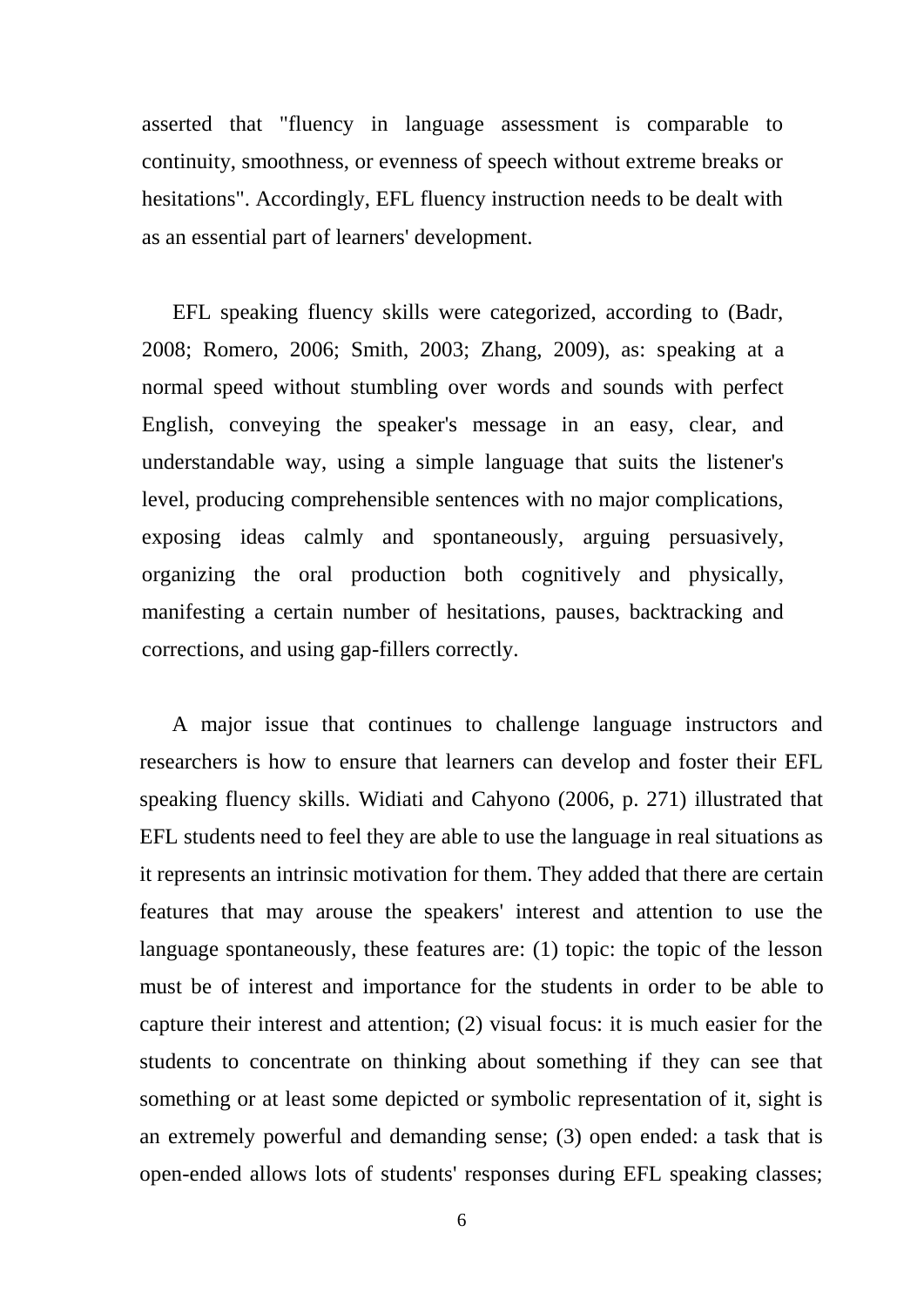(4) information-gaps: it is true that the transmission of new ideas from one participant to another does occur in most real time language-based transactions, and when this factor is built into a classroom language learning situation, it will be a challenge to add purpose and authenticity to the learning environment. Videos were found to decrease the gap that may be found during English speaking classes.

 Consequently, some researchers attempted investigating speaking fluency skills trying to improve them among students of English using different approaches, strategies, and techniques. For example: Aliakbari and Jamalvandi (2010) explored the impact of role play on fostering the speaking fluency and accuracy among EFL students. EFL sophomores studying in different universities in the city of Ilam-Iran constituted the intended population. Out of this population, 60 learners were randomly drawn for the purpose of the study. Every participant was placed in experimental and control groups according to their scores from the top to the bottom. To measure the participants' speaking ability, the study has utilized IELTS speaking as a pre- and post-test. The results revealed that role-play was practically shown to be an effective and fruitful activity for English learning courses in general and for EFL speaking fluency and accuracy in particular.

 Kessler (2010) compared characteristics of fluency in student audio journals recorded in a laboratory setting with those recorded using mobile audio devices. Forty undergraduate university students recorded weekly audio journals for a 10-week term. The frequency of preferred recording environment was observed. Two independent raters assigned rank scores to the students' volume, pausing, utterance length, and rate in relation to the observable influence of anxiety upon fluency in order to determine if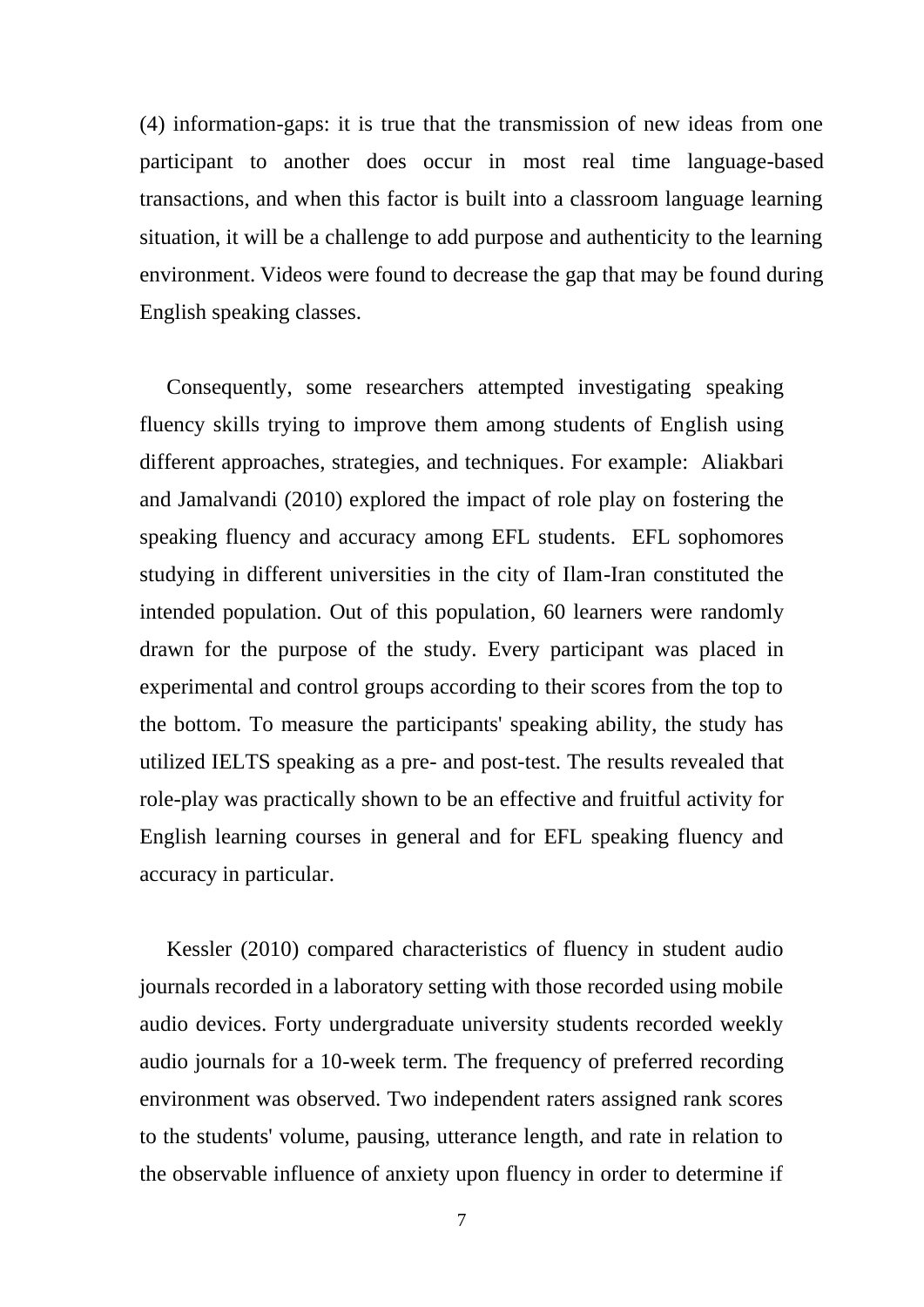there is a significant difference between fluency in these two environments. Results of the study revealed that audio journal recorded was found to be effective in developing speaking fluency skills among university students.

 Bahrani (2011) aimed at investigating the effectiveness of exposure to audio/visual mass media in developing speaking fluency. To achieve this purpose, a sample speaking test was administered to one hundred language learners in Iran which is an EFL context and one hundred language learners in Malaysia which is an ESL context. Then, forty participants from each context where selected. During the experiment, EFL participants had exposure to audio/visual mass media while the ESL participants had exposure to social interaction. At the end, both groups took another sample speaking test. The results showed that the EFL group performed better which proved that exposure to technology promotes speaking fluency.

 Dincer, Yesliyurt and Takkac (2012) investigated the effect of autonomy supportive climates on EFL learners' achievement in speaking fluency. 55 Turkish university students participated in this study as the study sample. The study tools were a questionnaire, a perceived competence scale, an engagement question and demographic questions. The results of the study showed that autonomy-supportive instructor behaviours were positively correlated with students' development in EFL speaking fluency skills.

#### **2) The Multimedia-based Program:**

 Recently, English language courses that combines face-to-face traditional learning with the applications of technologies, in particular computer-assisted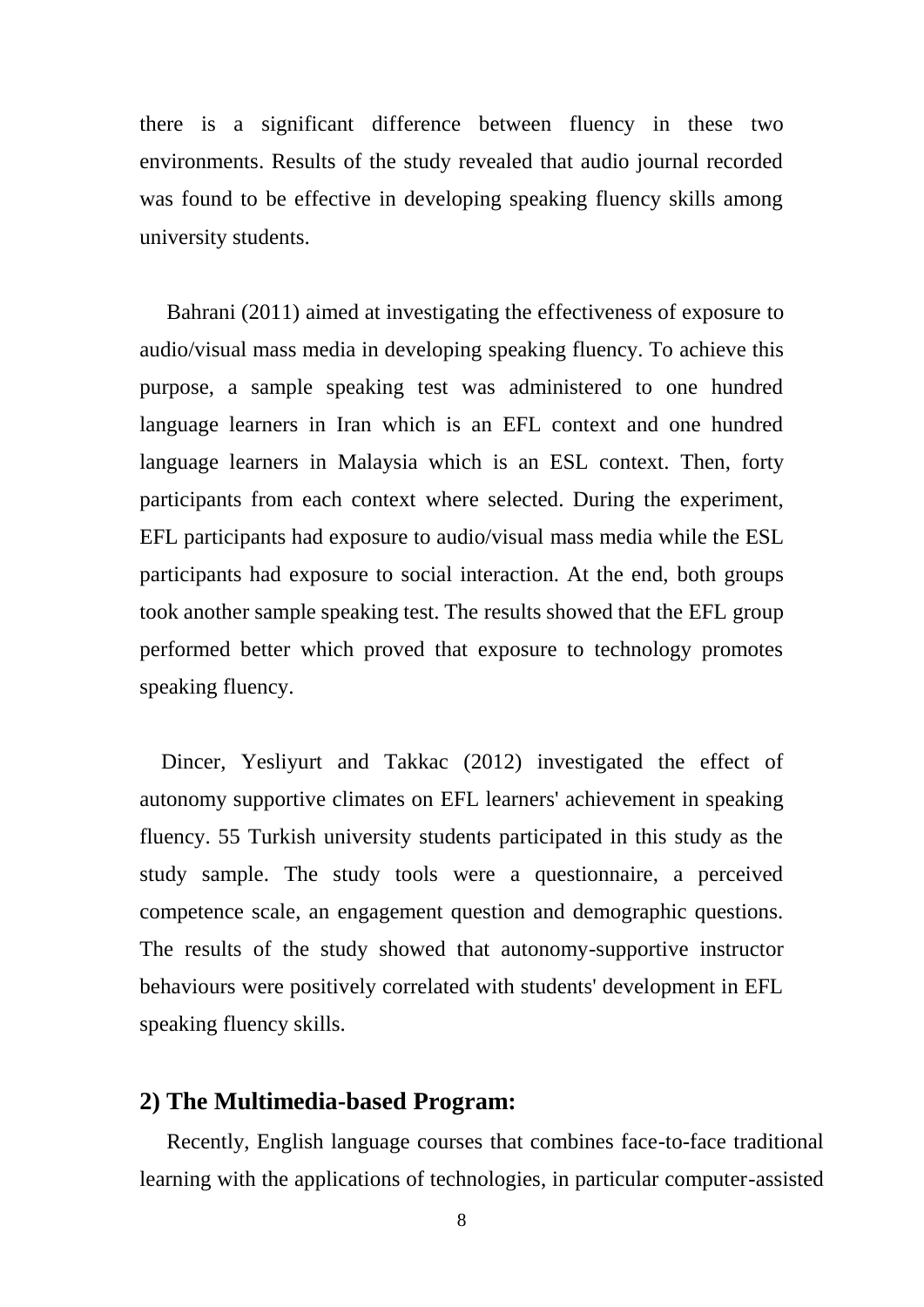language learning (CALL) have been found to promote foreign language learning effectively. These courses can give students flexibility to work independently, at their own pace in order to promote English language acquisition. (Graham, 2006; Singh, 2003). With the use of multimedia-based programs in EFL speaking classes, the availability of a variety of media technologies allows users to use certain multimedia instructional materials such as: online and offline instructional videos available at different educational sites, download certain videos and audios, as well as record audio and video files in a reasonably short amount of time leading to increased use of multimedia instructional videos in learning environments.(Odhabi & Nicks-McCaleb, 2009, p. 330).

 The incorporation of a multimedia-based program in traditional EFL learning environments has proved to offer opportunities for providing pedagogically sound activities for developing speaking fluency. The importance of using multimedia instructional videos lies in the teacher's ability in preparing students to receive the message of the video. In addition to, providing creative ideas with different purposes to enhance EFL speaking fluency. Some teachers use traditional-based activities to promote the students' fluency skills, rather than incorporating multimedia with its online or downloadable instructional videos as a powerful tool for developing speaking Fluency (King, 2002; Lin, 2000). New learning and teaching approaches have suggested that teachers of English as a foreign language should encourage their students to use technological innovations within EFL speaking classes using every available technique such as: cell phones, digital cameras, computers, projectors, and televisions.

 The use of instructional video as a multimedia material in EFL speaking classes clarified a number of interesting patterns. First, it is evident that the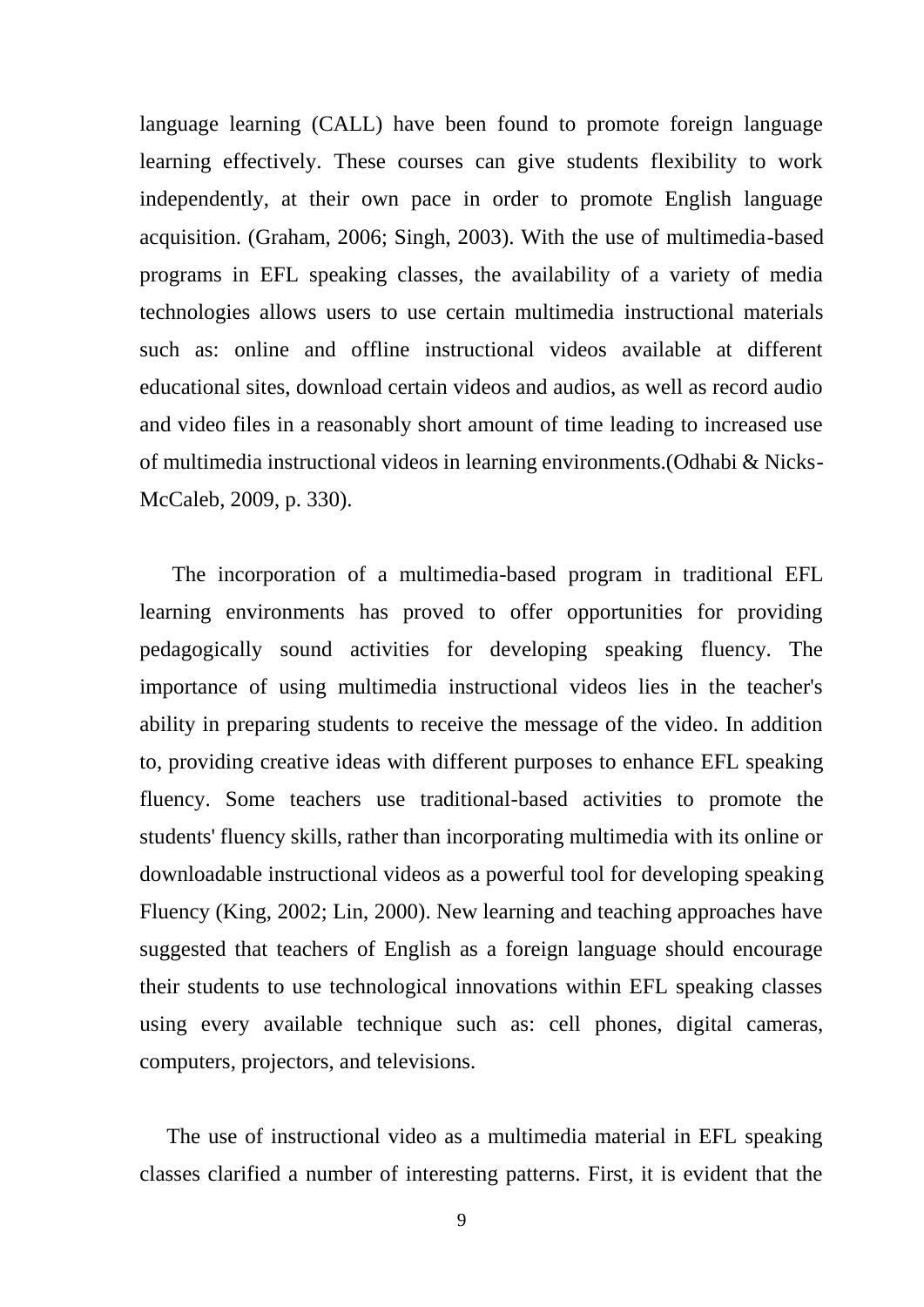purposes for and manner in which instructional video has been used in teaching EFL speaking has changed, instructional video have proved themselves to be a flexible medium which is adaptable in both form and function. Second, technological innovations have also influenced the educational environment; the teacher in his/her speaking classes should have much more information about the instructional videos. Moreover, instructional videos have certain characteristics, they represent lasting records, they can be collected, edited and recombined, and finally they sustain a set of practices that are very different from traditional teaching. (Brophy, 2008, p. 22)

 Some researchers investigated the effectiveness of using instructional videos as a multimedia material in EFL teaching and learning. For example, Hwang (2005) illustrated that Video provides (1) simultaneous audio/visual input, and (2) complete and contextualized conversations, and thus proves to be a rich vehicle in foreign language instruction. The instructional videos created to promote English language learning, is particularly outstanding in that it contains captivating storyline, true-to-life scenarios, on-location scenes, various social interactions, realistic yet easy-to-follow linguistic and cultural information, as well as high-quality filming and acting. Viewing these videos, learners observe social, cultural, and discoursal conventions, and even go through a range of emotional experiences along with the characters. Results of the study revealed that the multimedia video material develops the students' understanding of English-specific ways of thinking, of lexical/syntactic choices, and of formulaic expressions.

 Yang, Chen and Jeng (2010) examined the effect of integrating videocapture virtual reality technology into physically interactive learning environment for English learning. The learning activities comprised six stages, holding specific tasks and learning objectives. The system consists of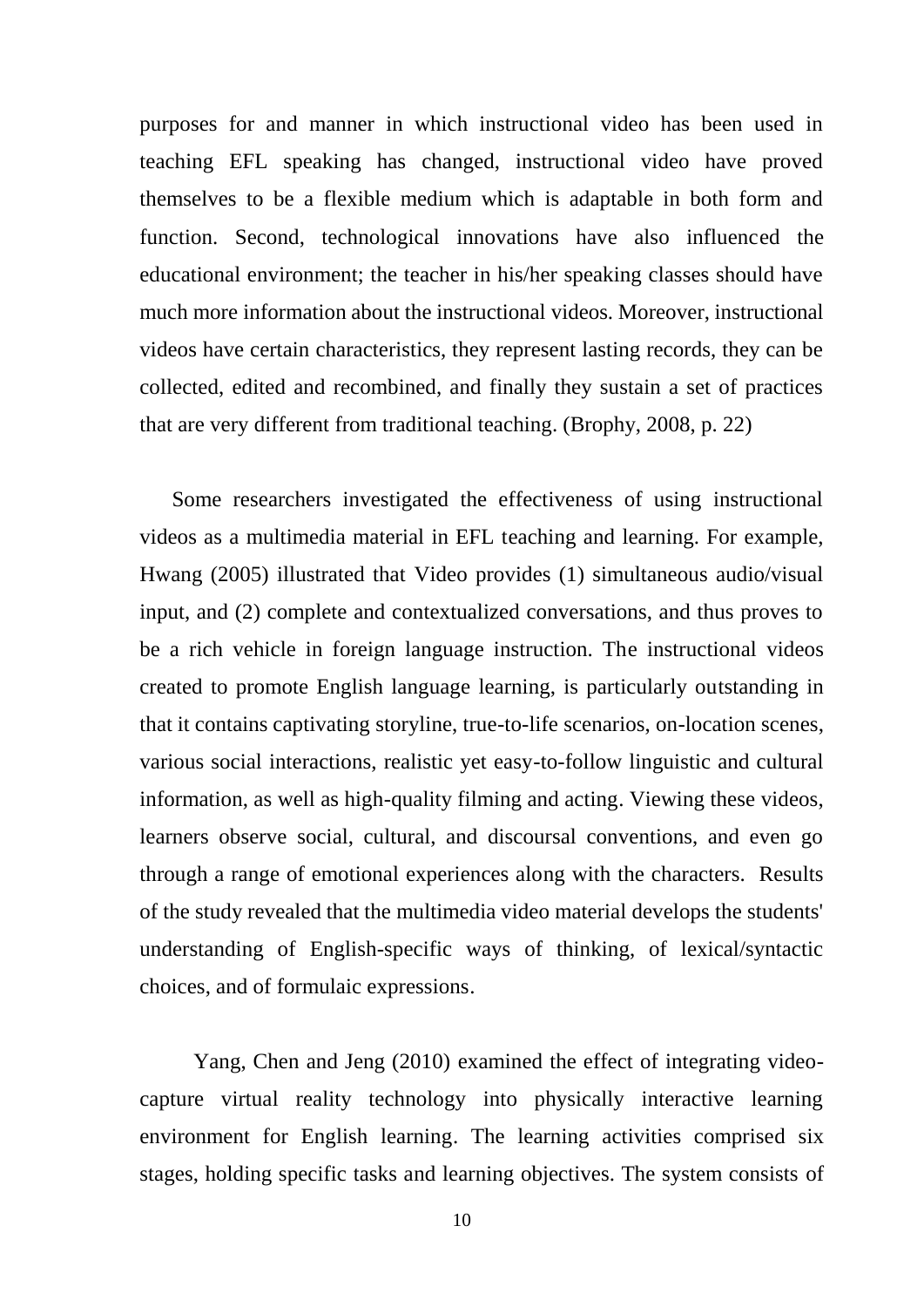five functional modules, such as providing an interface for teachers to incorporate appropriate learning materials according to their specific teaching requirements. An empirical study was conducted to examine the effect of the use of the PILE system by comparing two different types of English learning methods with 60 EFL university students in Taiwan. Four different tools were used to assess the different aspects of the system. The results demonstrated that the proposed PILE system effectively developed English learning in a classroom environment.

 Liu (2011) aimed at exploring the use of video lesson modules in a teaching methodology course to prepare preservice teachers for supporting the English-language development of pupils at K-8 schools. The basic material of a lesson module was a video lesson featuring instruction of an experienced classroom teacher in an English-language development setting of a local school district. A total of 112 preservice teachers, enrolled in a teaching methodology course of two consecutive semesters, participated in this study. After the participants used the lesson modules as part of the methodology course required in the credential program, they provided feedback by completing a survey. The results indicated that high reliability exists in the application of the materials for different groups of participants who admitted benefiting the most in application of English-language development instructional strategies.

 Murat (2012) investigated the effect of internet-based video lessons on teaching word stress to Turkish EFL learners. The purpose of this study was to elicit problem causing word stress patterns for Turkish EFL (English as a foreign language) learners and investigate the effectiveness internet-based video lesson in enhancing Turkish EFL learners' accurate production of stressed syllables in English words. A pre-and post-test design with two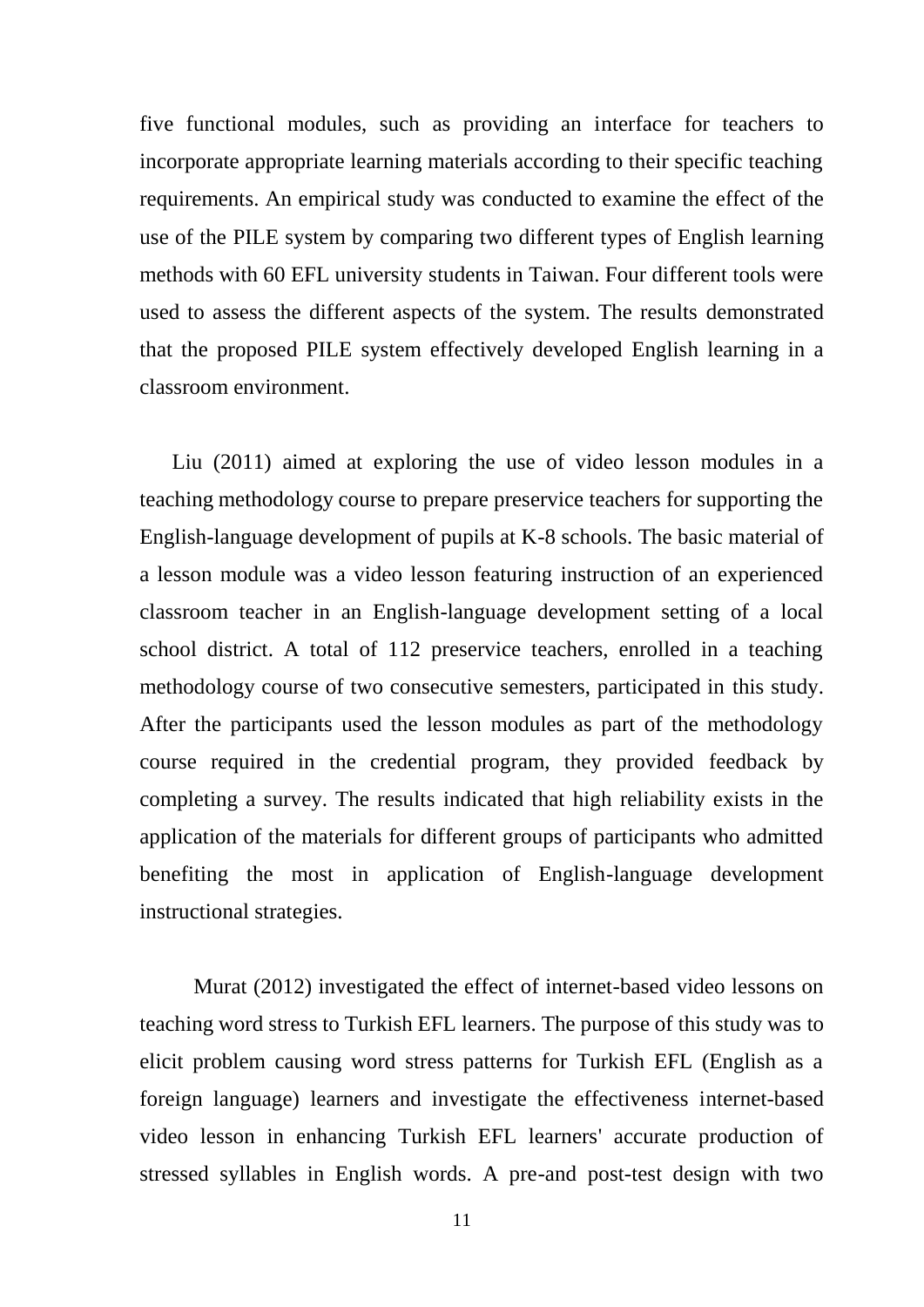groups of Turkish EFL learners: an experimental  $(N = 15)$  and a control group  $(N = 15)$  was used. The learners' pre- and post-test recordings were analyzed with paired samples t-test and independent samples t-test. The results indicated that the experimental group outperformed the control group in the final test administered.

#### **3) Multimedia and Speaking Fluency:**

 Interactive technological materials offer useful opportunities to develop EFL speaking fluency. The multimedia-based programs provided some new instructional materials for fostering fluency skills. Moreover, these instructional materials included in multimedia-based programs help the students to learn according to their own pace and needs. Sharma and Parrett (2007, p. 40) pinpointed that the instructional online or downloadable videos may help English learners to record their dialogues and then play it back. Generally, learners are asked to evaluate their own utterances, and they also have the chance to keep practicing and refining their attempts in order to improve their speaking fluency skills.

 The literature on integrating video-recording of student speaking in language learning offers several advantages. Students can watch and see themselves and their fellow friends' performances. Similarly, teachers can use video to help students become fluent speakers in English. In addition, students have the opportunity to view the recording on video more than once. Thus, recordings allow students to replay the video as many times as they need. So, they can make self-evaluation of themselves as well as their fellow friends. As a consequence, students become selfcritical, because they can see their problems and trace their improvements. (Kirkgoz, 2011, p. 2).

12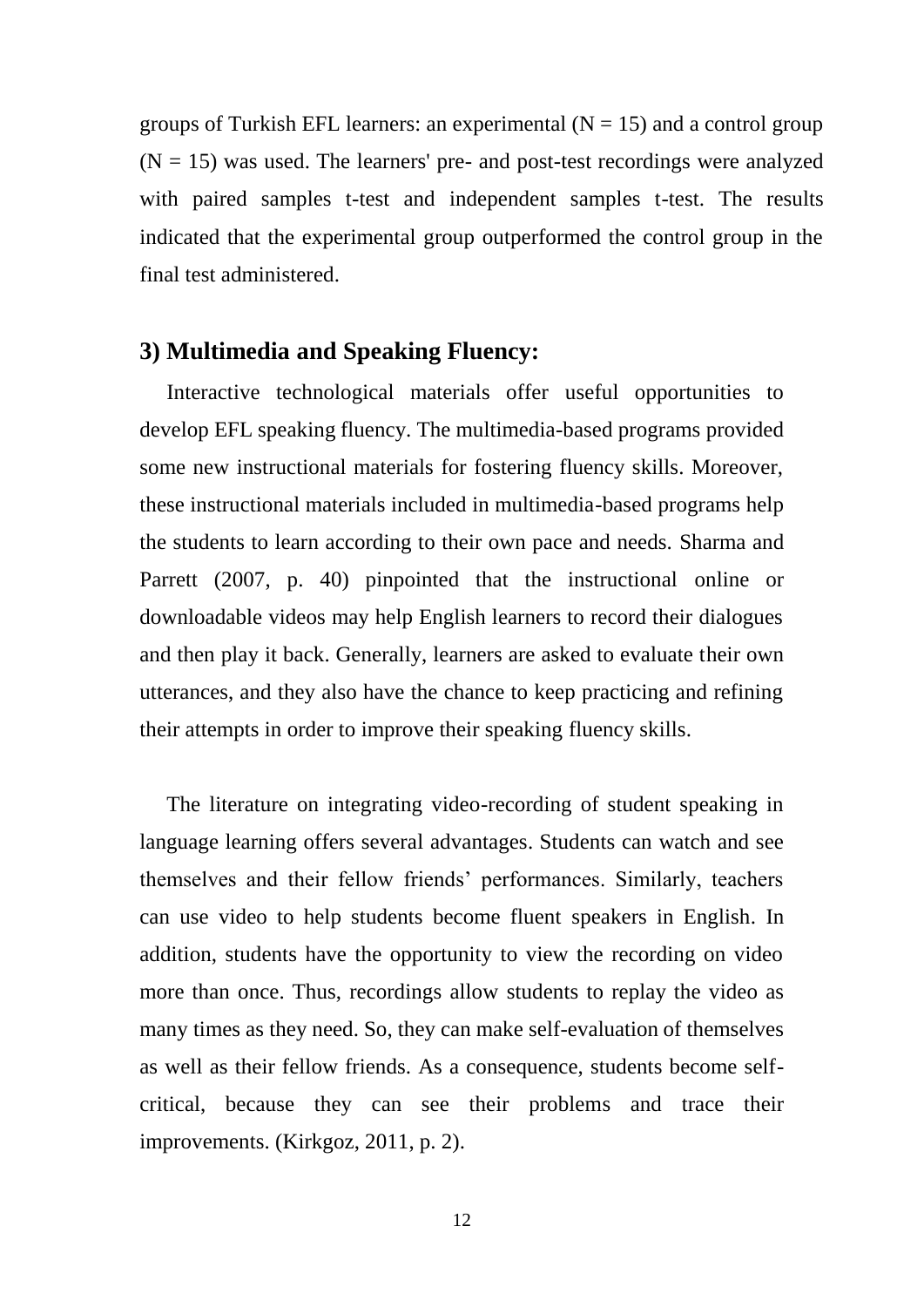EFL students at faculties of education may try to create their own videos and share them with their peers and teachers. They may choose topics to speak about of their own choice. Furthermore, they may create their videos based on a breaking news story that may be impeded from anything, from a crisis situation, a human interest segment, or celebrating a university event (Friend, Adams, & Curry, 2011, p. 236). Accordingly, the future teachers will feel that they need to be prepared to effectively represent their own thoughts through this medium. In addition to these situations, universities should support faculties of education to produce their own video taped-programs, broadcasting talk shows hosted by professors of different fields, or formal speeches made by specialists. This will explore ways in which educational video based programs may utilize video simulations and video portfolios to prepare future English fluent teachers and leaders for both live and videotaped speaking events.

#### **Context of the Problem**

 In spite of the importance of EFL speaking fluency skills for EFL students, reluctance to participate freely and spontaneously in oral activities is clearly observed in several students' behaviours. Thirty second year university students enrolled in English section at Sadat Faculty of Education, Minufiyah University were tested using an EFL speaking fluency test (Appendix 1) and it was found that they face problematic matters in their EFL speaking fluency skills. They showed little interest in the oral activities, also they rarely asked questions when they do not understand any thing during the class.

 To document the study problem, a pilot study was conducted on thirty second year university students at Sadat Faculty of Education, Minufiya University to find out their difficulties in EFL speaking fluency skills. This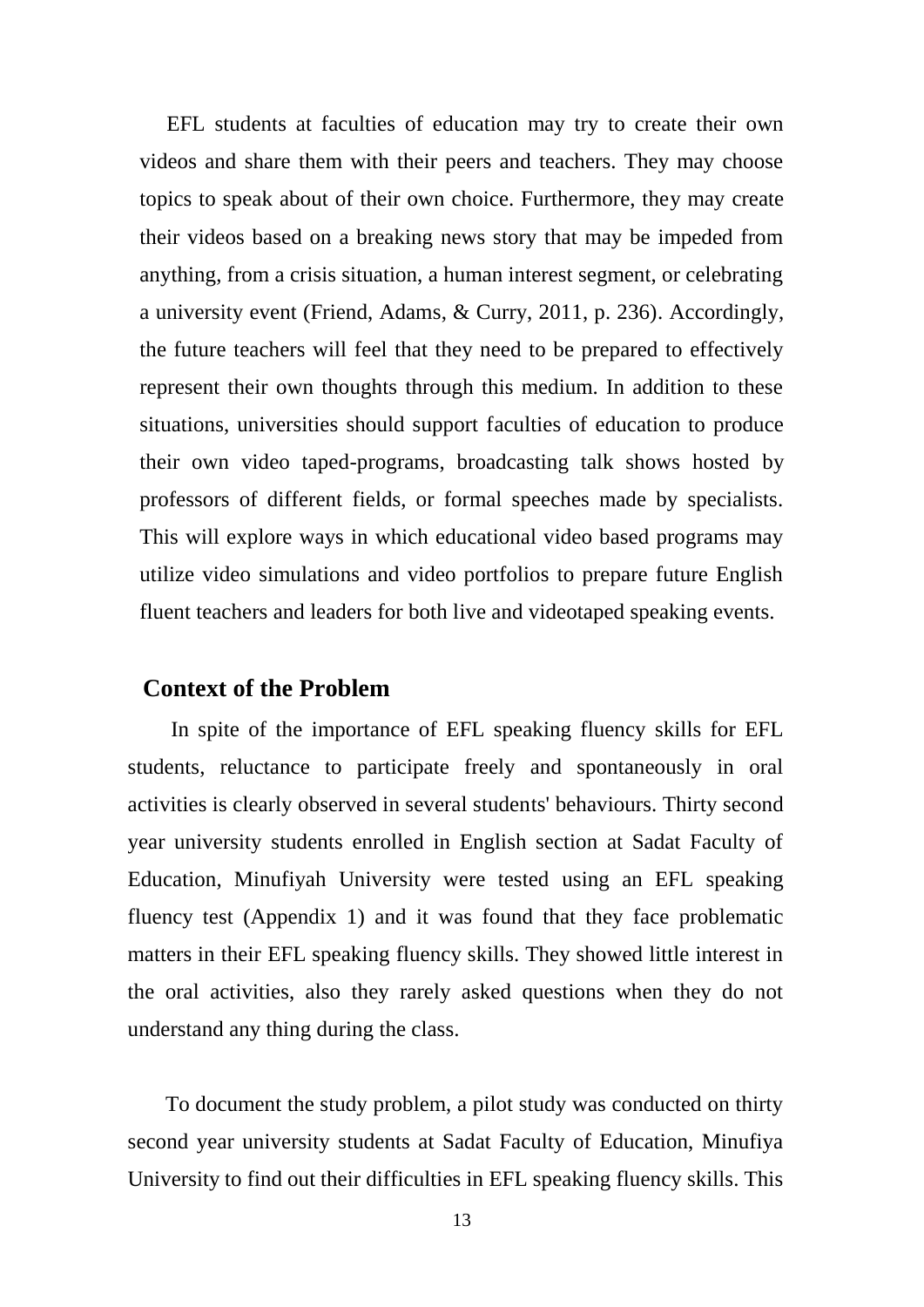pilot study revealed that the students could not use the language to communicate fluently.

#### **Statement of the Problem**

 The problem of this study is represented in the weakness of second year, English section student teachers in EFL speaking fluency skills.

#### **Questions of the Study**

The present study attempted to answer the following questions:

(1) What are some EFL speaking fluency skills required for second year students?

(2) To what extent do second year students master EFL speaking fluency skills?

(4) What is the form of the multimedia-based program?

(5) What is the effectiveness of using a multimedia-based program in developing some EFL speaking fluency skills?

#### **Significance of the Study:**

 The significance of the present study lies in what it will offer for the following groups:

As for the second year Faculty of Education (English section) students:

- (1) Developing some EFL speaking fluency skills.
- (2) Encouraging and motivating them to use the language orally.

 As for the EFL researchers and teachers, it will help and encourage them to use the multimedia-based program in their classes and researches.

### **Delimitations of the Study:**

The present study was limited to: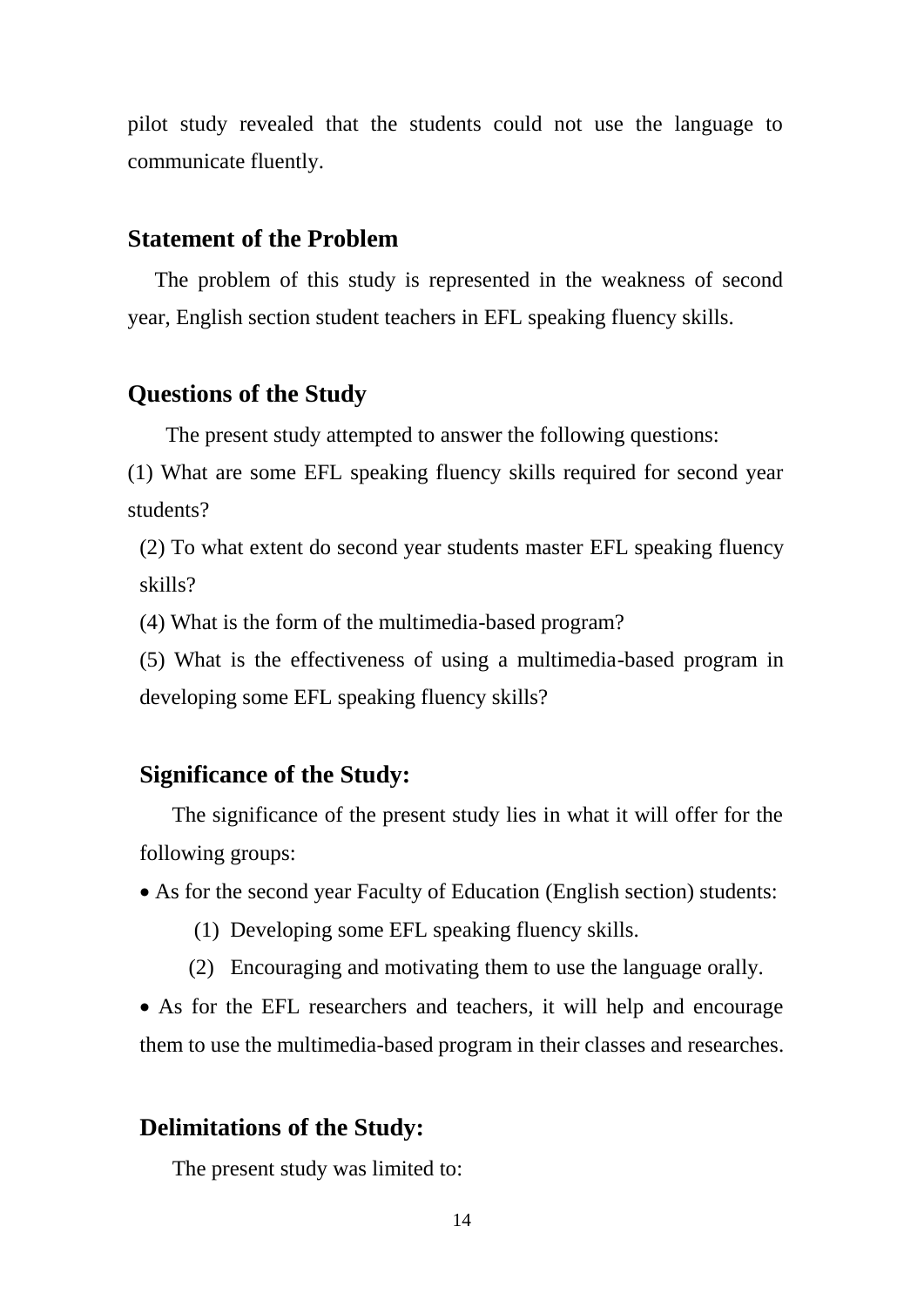- A sample of second year, English section student teachers.
- Some EFL speaking fluency skills required for second year, English section student teachers.

#### **Procedures of the Study:**

 The following procedures were followed to carry out the present study:

### **1- Identifying the EFL speaking fluency skills required for the second year, English section student teachers through;**

- a) Reviewing literature and previous studies related to EFL speaking fluency skills.
- b) Preparing a list of EFL speaking fluency skills required for second year (English section) students.
- c) Submitting the list to a jury to verify its validity.
- d) Modifying and setting the list in its final form according to the jury's suggestions.
- e) Developing an EFL speaking fluency test to be used as a pre- and post-test, and submitting the test to a jury to verify its validity.
- f) Modifying and setting the test in its final form according to the jury's suggestions.
- g) Drawing the study sample of the second year (English section) Sadat Faculty of Education, Minufiya University.
- h) Applying the EFL speaking fluency test to the study sample before the implementation of the multimedia-based program to measure their level in EFL speaking fluency skills.

#### **2- Identifying the form of the multimedia-based program through:**

a) Reviewing literature and previous studies related to multimedia and EFL speaking fluency skills.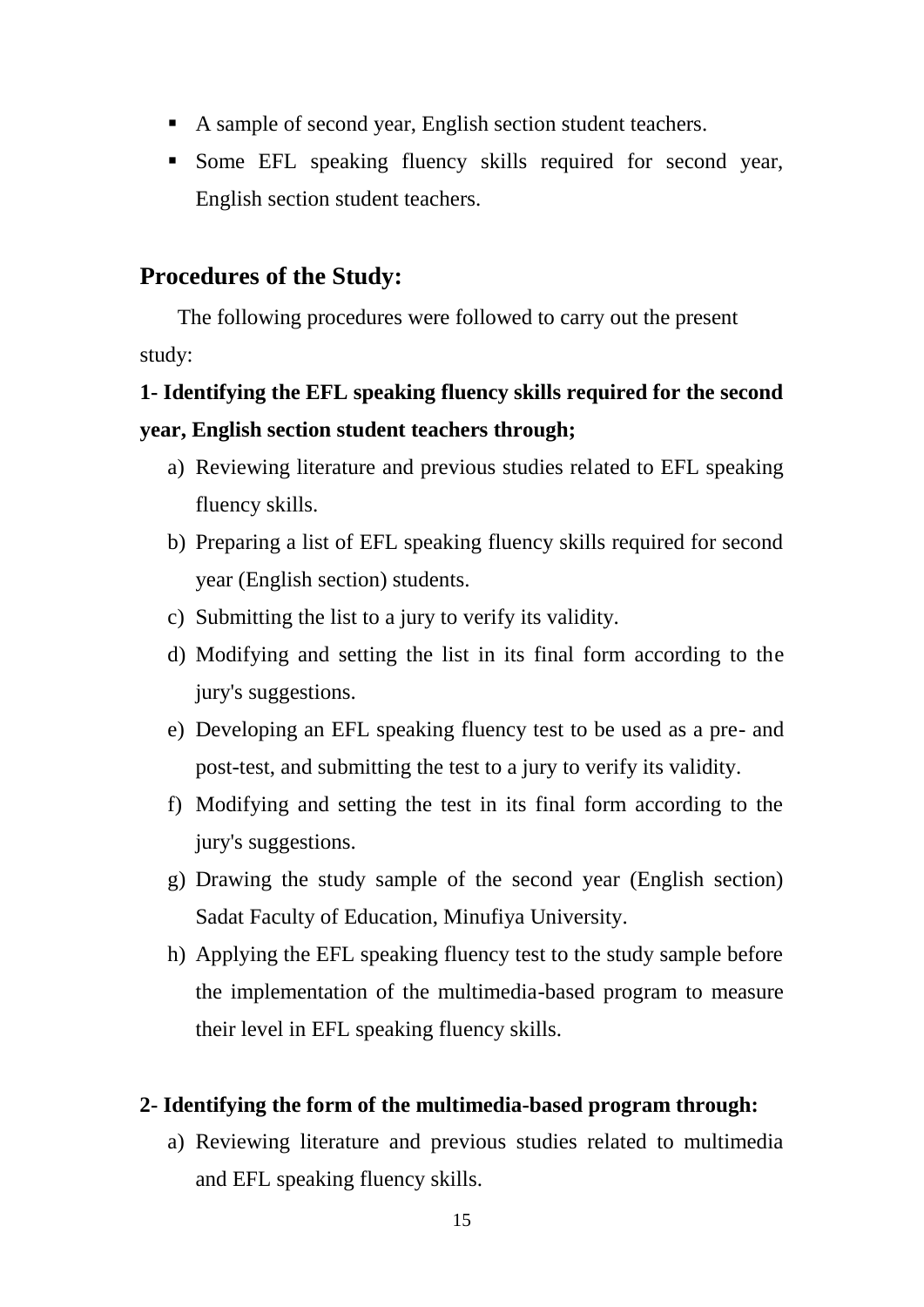- b) Identifying objectives, activities, and methods of evaluation of the multimedia-based program.
- c) Modifying and setting the program in its final form.

**3- Identifying the effectiveness of using the multimedia-based program in developing second year (English section) students' EFL speaking fluency skills through:**

- a) Applying the program to the study sample.
- b) Applying the EFL speaking test to the study sample after the implementation of the program.
- c) Comparing the results statistically.
- d) Analyzing and interpreting the results of the study.
- e) Recommendations and suggestions.

#### **Terminology**

#### **Speaking Fluency**

 Tumova (2002, p. 15) has stated that speaking fluency means that the speakers speak the language freely even if they make mistakes in order to express their own ideas in real-life situations. Castaneda and Roderquez-Gonzalez (2011, p. 485) have defined EFL speaking fluency as the ability to speak smoothly, continuously and at an effective speed when the speaker does not always have to stop to think of the right word.

#### **Multimedia**

 Eristi, Haseski, Uluuysal and Karakoyun (2011, p. 131) defined multimedia as the presentation of instructional content to certain target populations via some instructional materials such as: graphics, audios and videos. Neo, Neo and Tan (2012, p. 50) stated that multimedia is a new technological dimension that moves away teacher-based authority to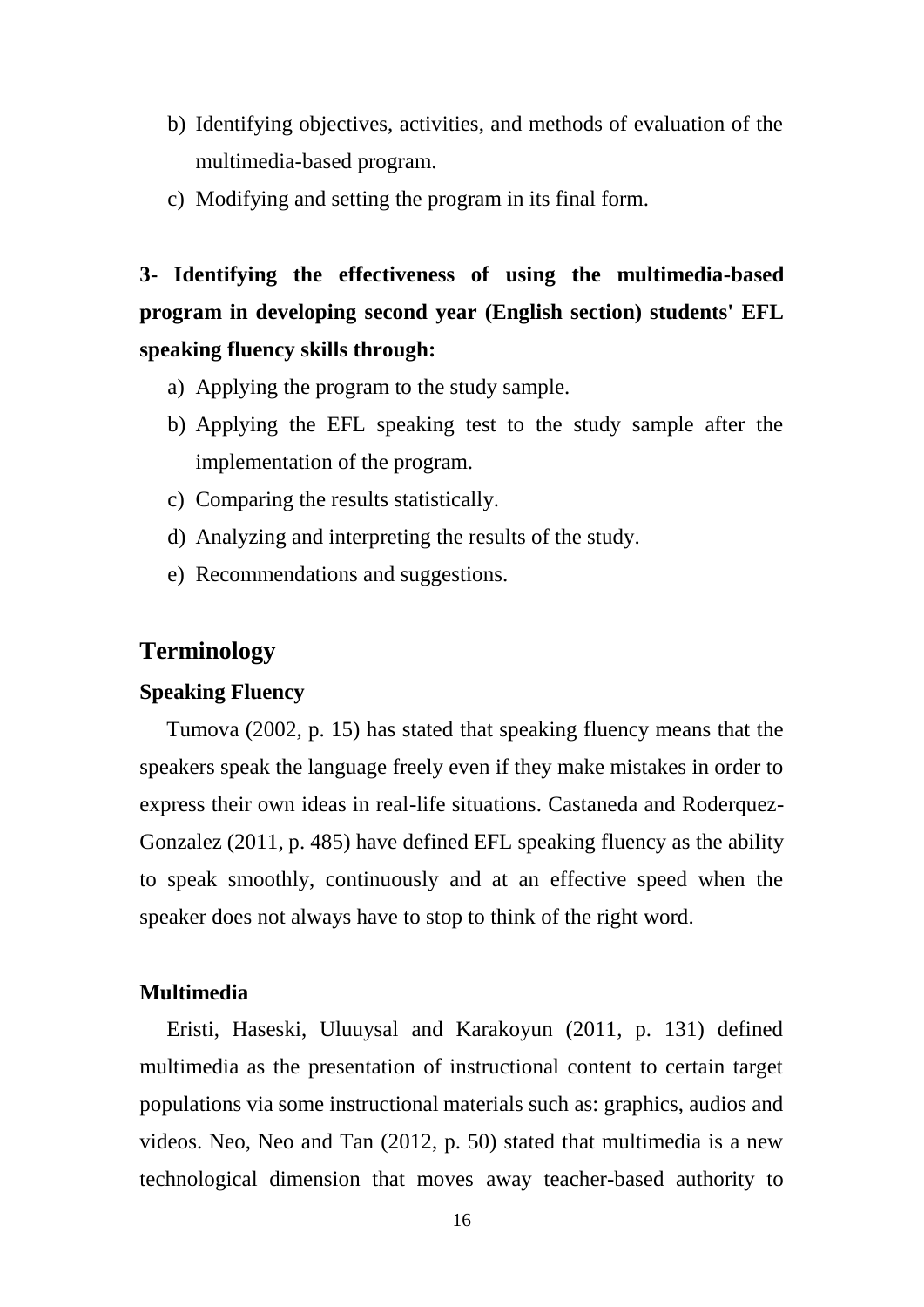more discovery-based and applied learning that requires students to become more creative and critical thinkers, problem solvers and collaborators.

#### **Study Sample**

 The sample of the present study comprised thirty students. They were chosen at random from second year students enrolled in the English section, Sadat Faculty of Education, Minufiya University, during the first semester of the 2012- 2013 academic year. The sample represented one group which was taught using the multimedia-based program.

#### **Tool of the Study**

 The current study made use of the following tool in order to fulfill its purpose:

 An EFL speaking fluency test to measure second year students' fluency skills with a rubric to be used as a rating scale.

#### **Validity of the Test:**

 To validate the EFL speaking fluency test in its preliminary form, it was submitted to a jury of experts (Appendix 2). They were requested to judge the test face validity in terms of clarity, instruction and suitability for the students' level. All jury members indicated that the test guidelines were clear and appropriate. Yet, they suggested some modifications and noticed some errors which the researcher had to correct. Finally, they indicated that the test appeared to be a valid measure of EFL speaking fluency skills.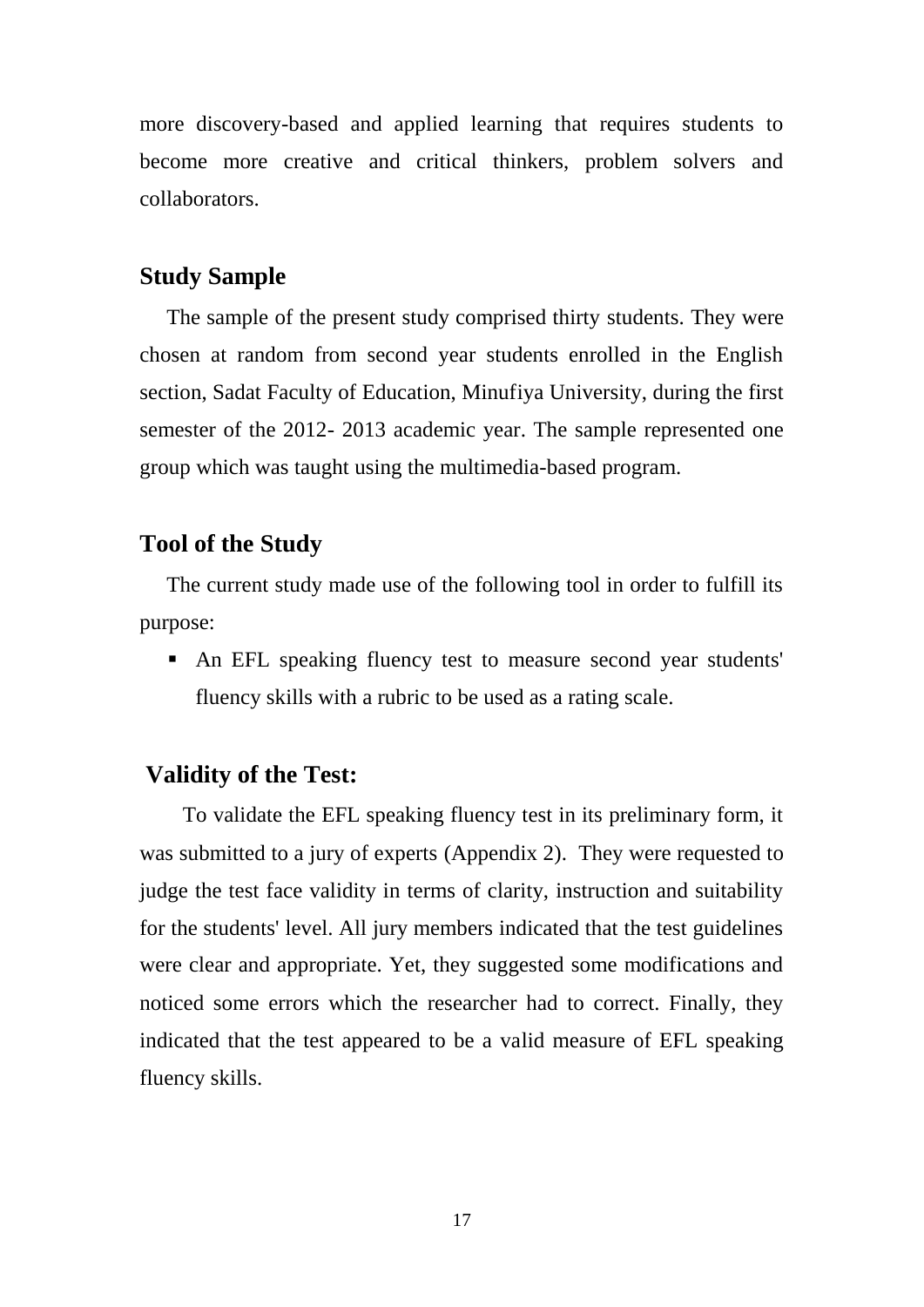#### **Reliability of the Test:**

The test re-test method<sup>\*</sup> was used to determine the reliability of the EFL speaking fluency test. The test was administered on 20 second year students enrolled in the English section, Shebin El-Koum Faculty of Education, Minufiya University. The Pearson inter-rater reliability was computed. The reliability was 0.99. So, it can be noticed that there was a high statistically significant positive correlation between the sample' scores on both the pre- and the post- EFL speaking test. Accordingly, the EFL speaking fluency test was considered reliable.

#### **Goals of the Multimedia-based Program:**

 The multimedia-based program aimed at developing speaking fluency skills of second year students enrolled in the English section, Faculty of Education, Minufiya University. By the end of the program, students were expected to:

- Identify the importance of the multimedia-based program in general and in English language learning in particular.
- Identify the importance of EFL speaking fluency skills in general and to them in particular.
- Access more of their course content independently.
- Work more autonomously.
- Speak English language fluently.

#### **Duration of the Multimedia-based Program:**

 The program was intended to last for two weeks. In each week students had from two to three sessions. Each session presented specific

<u>.</u>

<sup>\*</sup>Golafshani, N. (2003). Understanding reliability and validity in qualitative research. *The Qualitative Report, 8*(4), 597-607.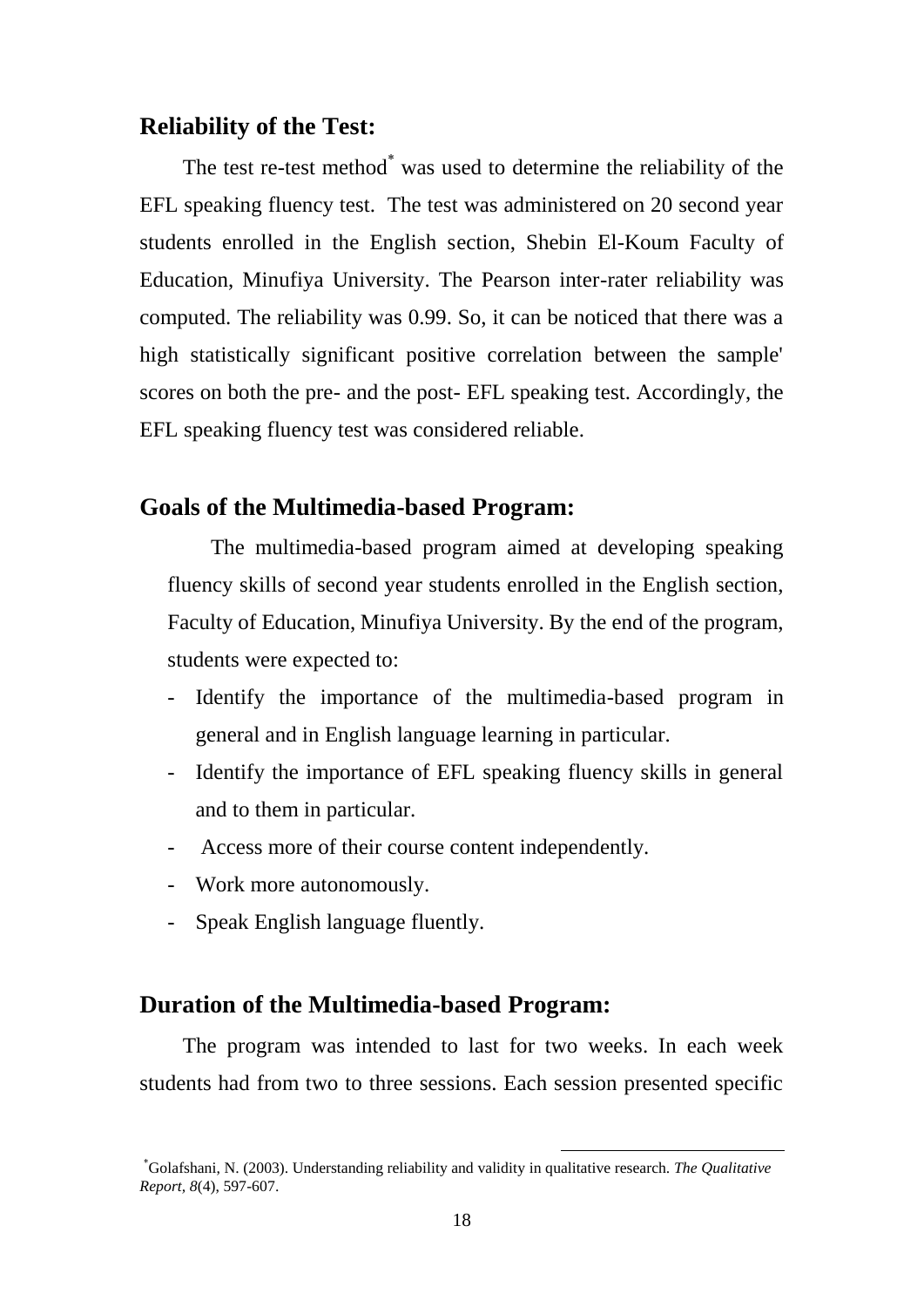skills to be dealt with. The time allocated for each session was 120 minutes.

#### **Implementation of the Program:**

#### **i. Pre-Assessment:**

Before the implementation of the program, the EFL speaking fluency test was administered to the sample of the study (N=30).Pretesting was done at the beginning of the first semester of the academic year 2012-2013. The means, standard deviation and "t" value of the study sample were computed.

#### **ii. Experimentation:**

 The program lasted for two weeks with two sessions per week and each session lasted for about two hours. At the beginning of the program, the study sample was told about the objectives, importance and characteristics of the program. After the introductory session, the other instructional sessions- in which some EFL speaking fluency skills were introduced to the study sample. At the beginning of each session, the researcher told the study sample about the role of the teacher, the role of the students, the instructional materials that will be used and the various tasks. At the end of each session, the researcher gave the study sample some activities, related to what they had learned in order to make sure that the sample of the study has mastered the skills of each session. At the end of the program, the students' progress in EFL speaking fluency skills was administered after the implementation of the program using the EFL speaking fluency test.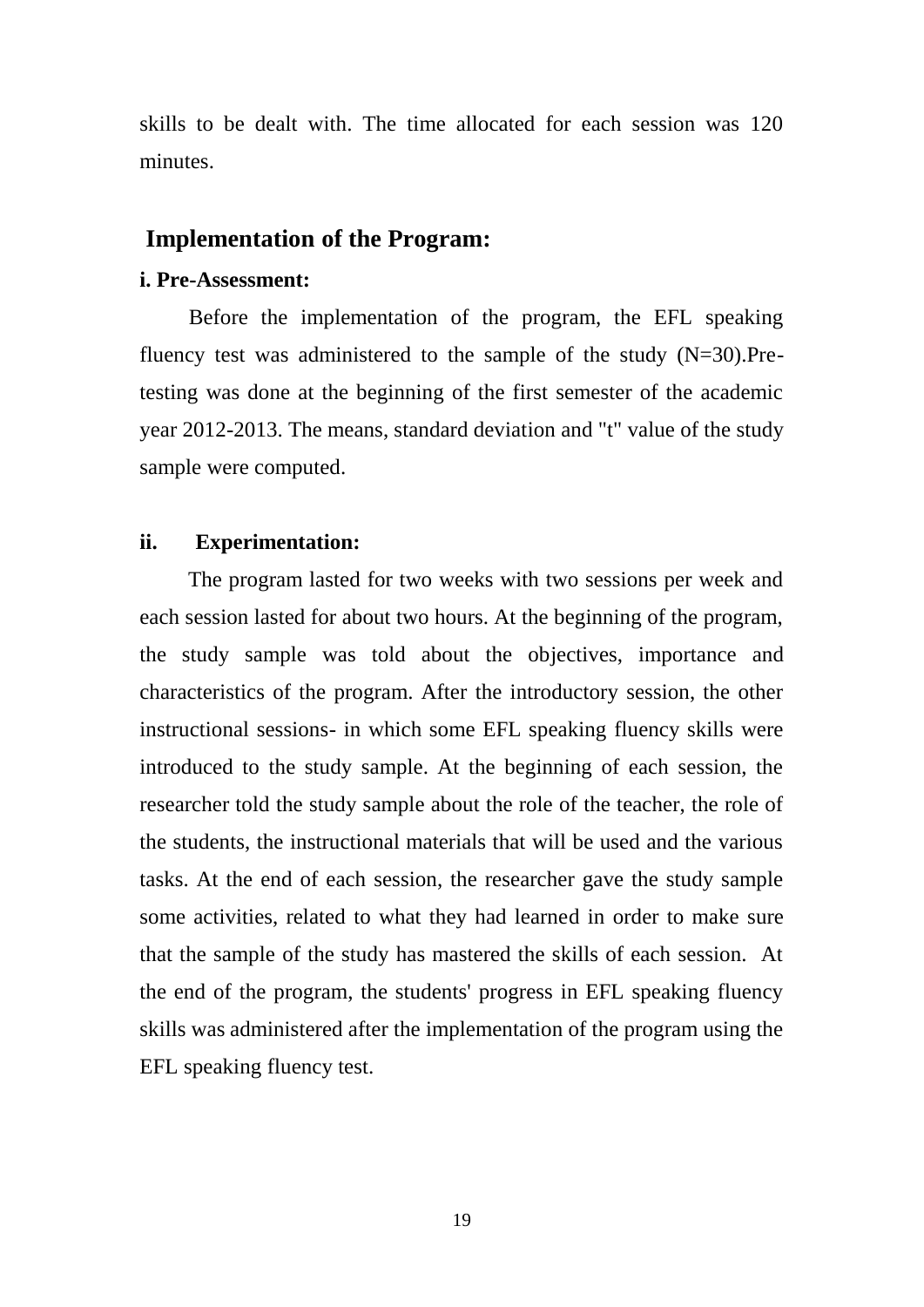#### **Evaluation of the Multimedia-based Program:**

The evaluation system used in this program included formative and summative evaluation.

#### **1. Formative Evaluation:**

 Formative evaluation was used for assessing participants' progress in EFL speaking fluency skills and for providing necessary and immediate positive feedback. The activities as well as the multimedia instructional materials provided the researcher with the sufficient information about the participants' progress and development in EFL speaking skills.

#### **2. Summative Evaluation:**

 Summative evaluation was conducted at the end of the experiment through the administration of the EFL speaking fluency test to measure the achievement of the intended sample of the program.

#### **Findings and Discussion**

#### **1. Findings of the Study**

The participants' scores on the pre- and post-tests were statistically analyzed using the SPSS program version 13, in order to identify the effect of the multimedia-based program on the development of the participants' speaking fluency skills.

#### **Pre- and post-Test Scores**

The participants' scores revealed that there was a statistically significance difference between the mean scores of the study sample in EFL speaking fluency skills on the pre- and post-administration of the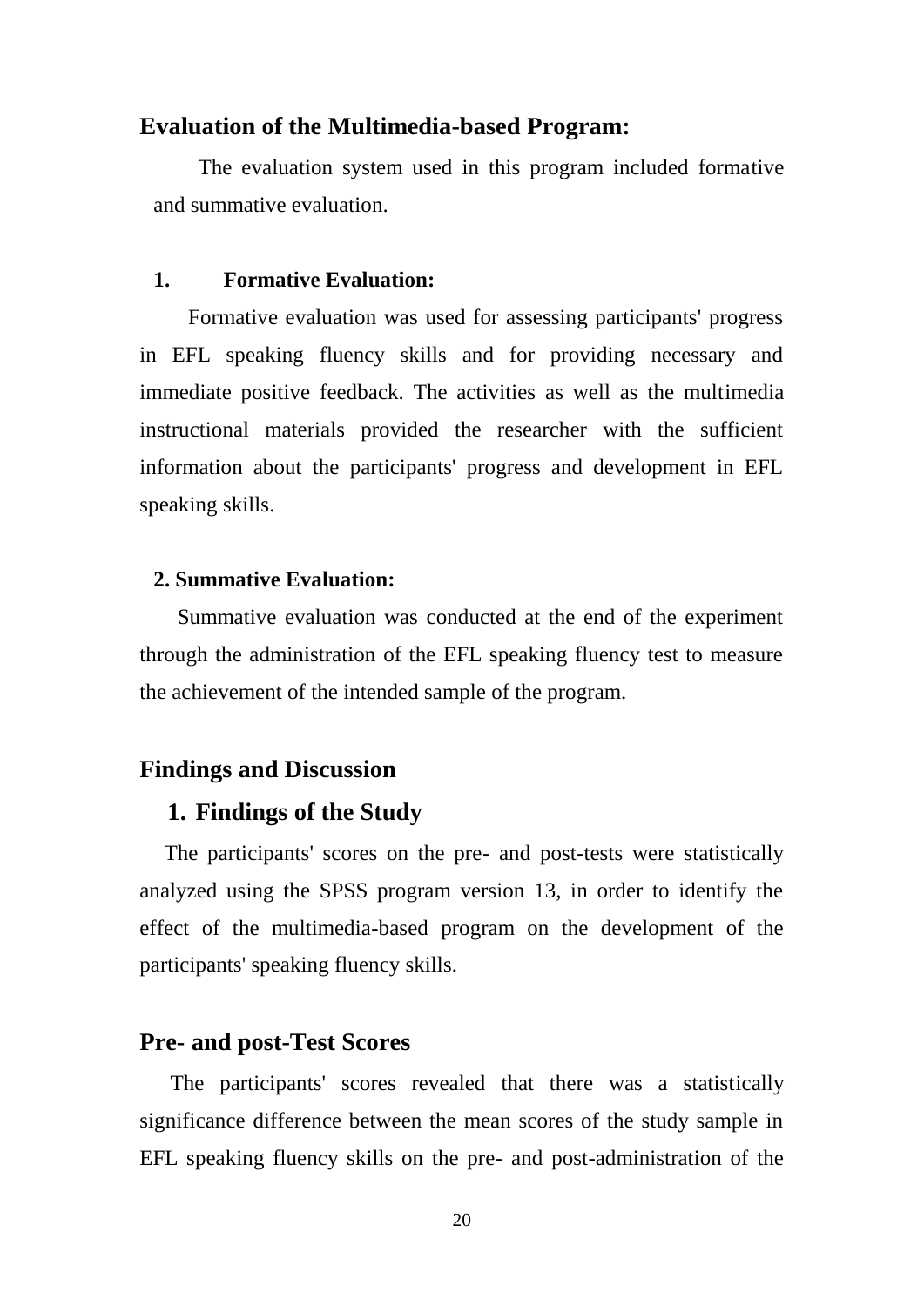EFL speaking test in favour of the post-administration. Table (1) shows relevant data to students' performance on the pre-post test.

Table (1): the students' mean scores, standard deviations, t-value and level of significance of the study sample in the pre-and post- assessment of the EFL speaking fluency skills.

|                |      |    | Mean  | S.D  | t-value | D.F | Sig.     |
|----------------|------|----|-------|------|---------|-----|----------|
|                |      | 30 | 8.80  | 1.69 |         |     |          |
| <b>Fluency</b> | pre  |    |       |      | 16.86   | 58  | $0.05\,$ |
|                | post | 30 | 16.77 | 1.96 |         |     |          |

This table indicated that the mean scores of the study sample in the post-assessment of the EFL speaking fluency skills were higher than their scores in the pre-assessment on the same skills, where t-value is 16.86 the t-test value was significant at 0.05 level.

#### **2. Discussion**

The findings of the study hypothesis illustrated that "there is a statistically significant difference between the mean scores of the study sample in EFL speaking fluency skills on the pre- and postadministration of the EFL speaking fluency test in favour of the postadministration**.** As indicated in table (1), the study sample showed more development in their EFL speaking fluency skills in the post assessment than the pre-assessment. Table (1) also indicated that the tvalue is significant at 0.05. This proved and supported the study hypothesis statistically. This development, as indicated in Table (2) can be related to the administration of the multimedia-based program.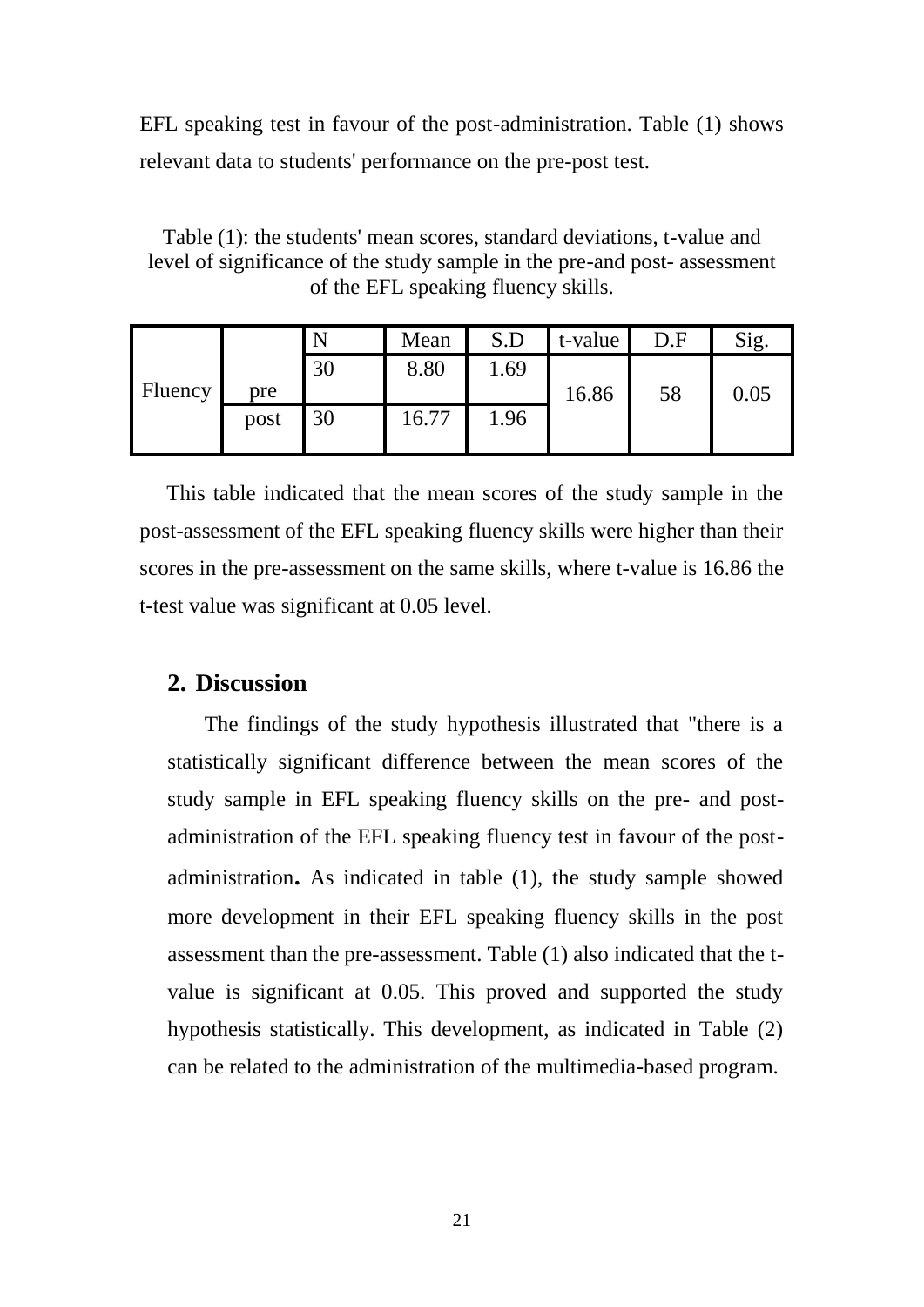|         | t-value | $\eta$ <sup>2</sup> value | d-value | effect size |
|---------|---------|---------------------------|---------|-------------|
| Fluency | 16.86   | 0.91                      |         | Large       |

Table (2): The effect size of the multimedia-based program on the EFL speaking fluency skills.

 The researcher focused on developing the study sample's fluency skills, through the use of some multimedia instructional materials. The participants started to use these materials to practise their fluency skills. They also started to create their own videos and share them via email with their instructor and group members. Consequently, the study participants' fluency skills were developed greatly in the post-assessment of the EFL speaking test than the pre-assessment of the same test due to the incorporation of the multimedia-based program.

#### **Conclusion:**

 In the light of the delimitations as well as the findings of the present study, the following conclusions can be imbedded. The study sample showed a great development in EFL speaking fluency skills with its four sub-skills (Organize the oral production both cognitively and physically, Manifest a certain number of hesitations, pauses, backtracking and corrections, Use gap-fillers correctly, and Produce language spontaneously without interlocutors) Consequently, it can be concluded that the multimedia-based program was found to be effective in developing EFL speaking fluency skills among second year, English section student teachers.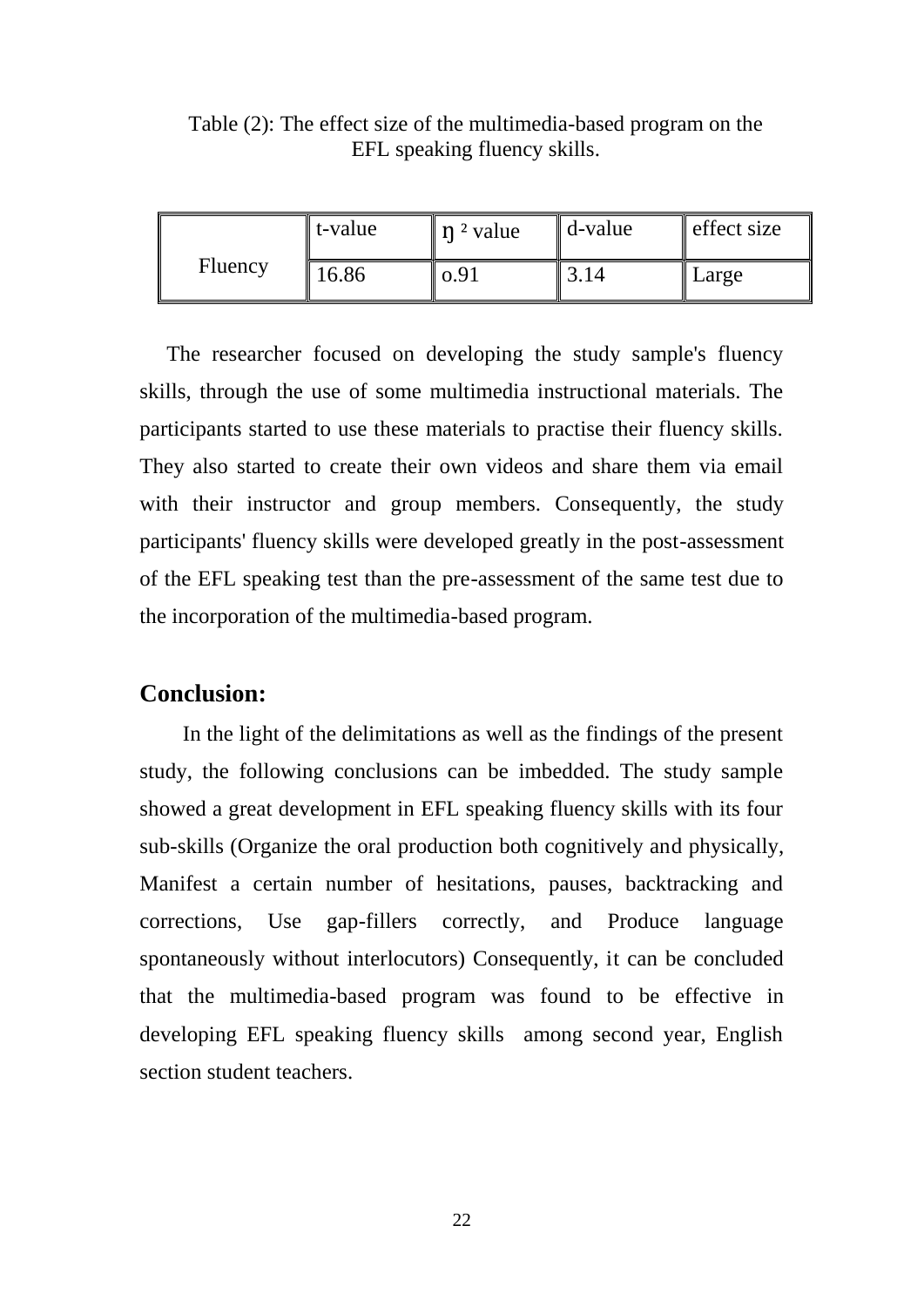Before the implementation of the multimedia-based program, most of the students were found to have lack in their EFL speaking fluency skills and they face problematic matters in their EFL speaking fluency skills. In addition, they showed little interest in the oral activities. However, after the implementation of the program, the study sample made notable gains in EFL speaking fluency skills with its four sub-skills. Their errors were decreased resulting in an increase in EFL speaking performance. These gains might be attributable to the use of the multimedia-based program. The incorporation of recent technology within the traditional classroom environment had helped the students learn according to their own abilities, pace and attitudes. The positive feedback of the teacher also helped the study sample to reduce their speaking anxiety and learn to take personal command of their own development in EFL speaking skills.

 Thus, it is concluded that the multimedia-based program was effective in developing second year, Faculty of Education, English section students' EFL speaking fluency skills.

#### **Recommendations:**

 Based on the findings of the present study, the following recommendations are suggested:

- 1. The multimedia-based program should be implemented in teaching EFL speaking skills to English section students.
- 2. More attention should be paid to EFL speaking skills as these skills are very important for the, English section students. Certain courses should be taught in order to enhance the students' speaking skills.
- 3. EFL university instructors should encourage their students to apply the multimedia-based program in their micro-teaching sessions.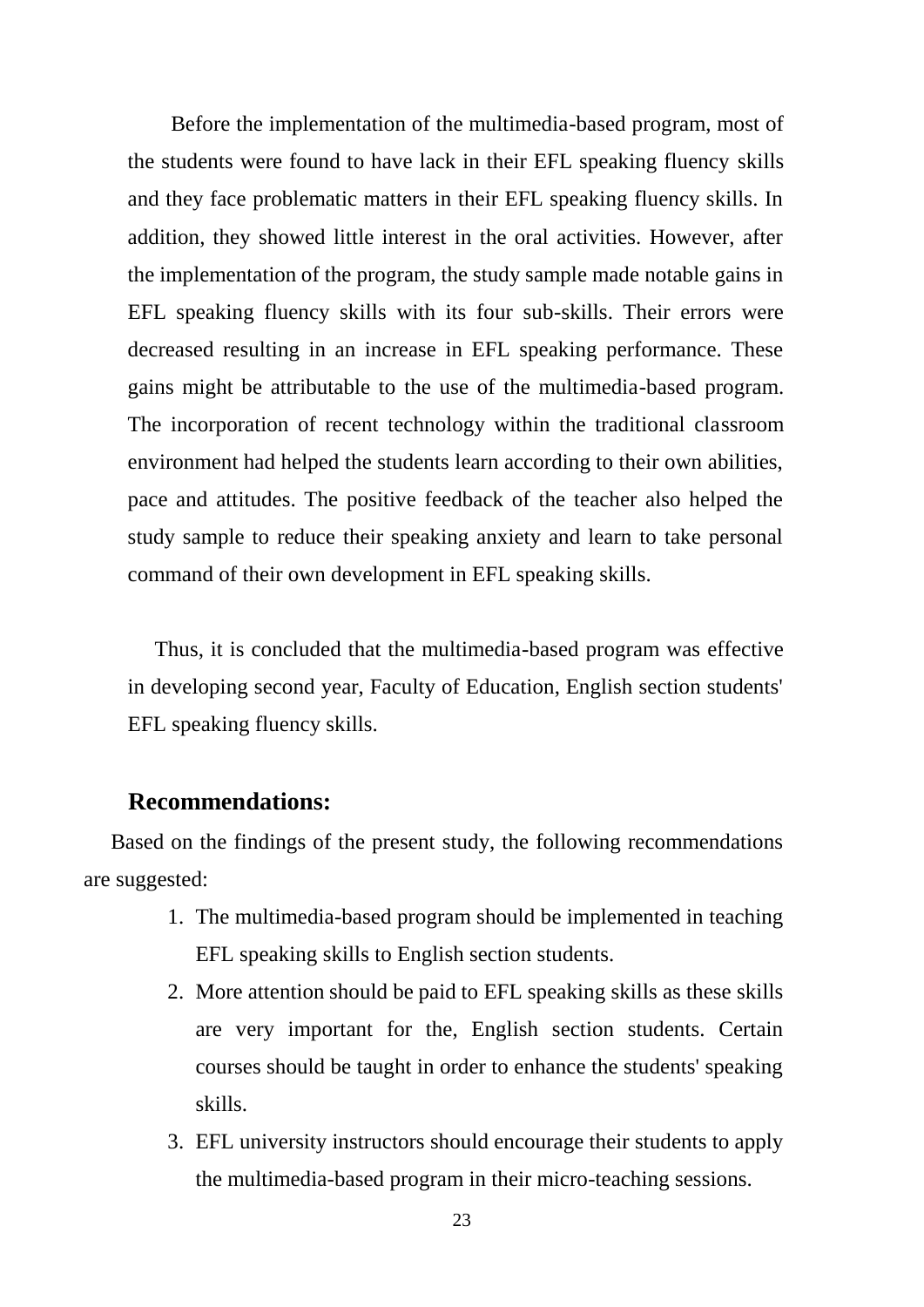- 4. EFL university instructors should clarify the importance of EFL speaking fluency skills to their students. Besides, they should illustrate the importance multimedia-based program as it offers chances to keep up with the recent EFL approaches.
- 5. EFL university instructors should give their students time for selfassessment and self-monitoring. Accordingly, the students will become less anxious and more motivated in speaking classes.

#### **Suggestions for Further Research:**

 Within the delimitations and findings of the present study, the following topics are suggested for further research:

- An investigation of the effectiveness of the multimedia-based program in developing EFL speaking skills and reducing anxiety in preparatory and secondary levels.
- An investigation of the effectiveness of the multimedia-based program in developing EFL listening skills.
- An investigation of the effectiveness of the multimedia-based program in developing EFL reading skills.
- An investigation of the effectiveness of the multimedia-based program in developing EFL writing skills.
- An investigation of the effectiveness of new methods and approaches in developing EFL speaking fluency skills.
- An investigation of the attitudes of university students towards EFL speaking instruction.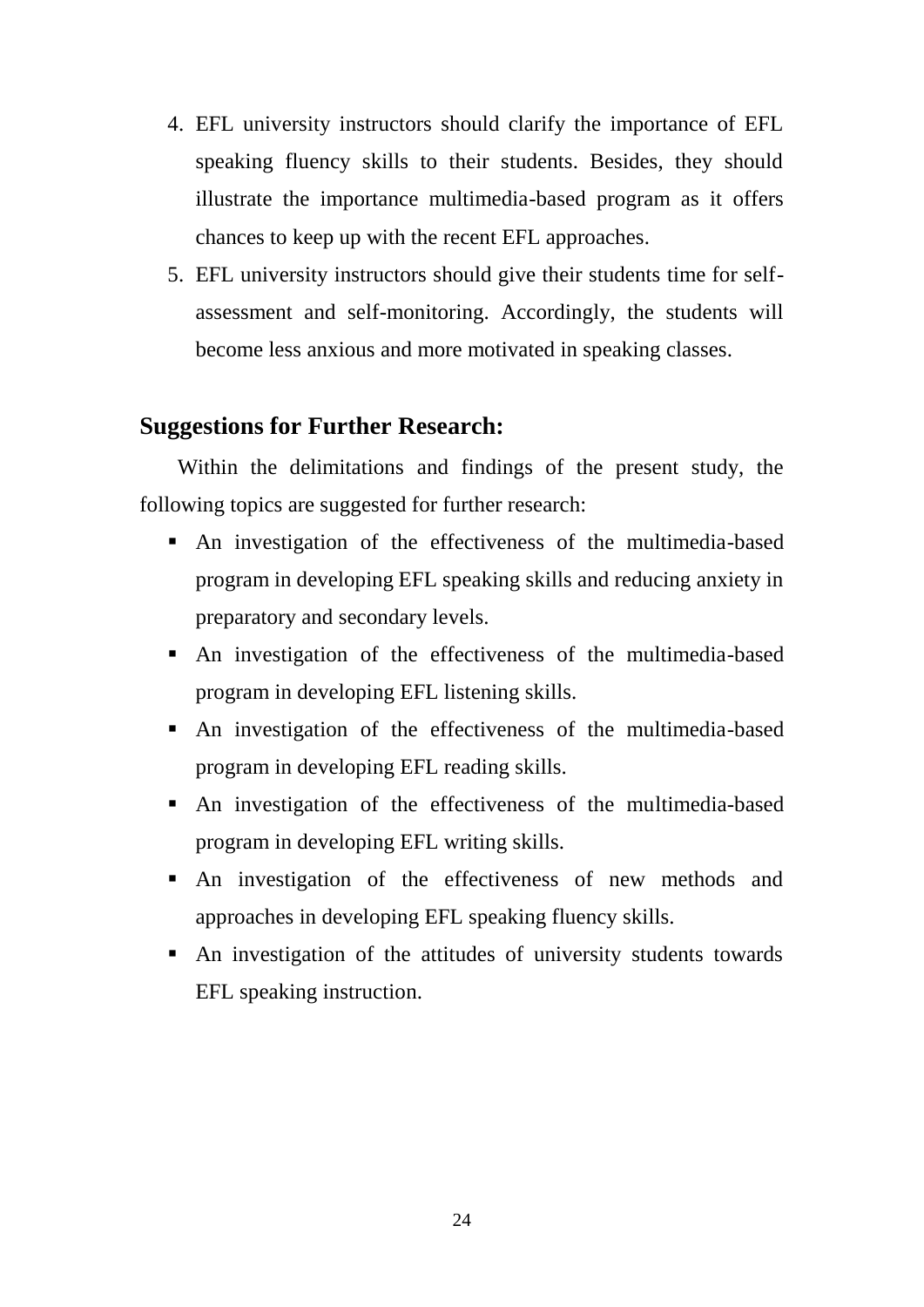#### **References**

- Aliakbari, M., & Jamalvandi, B. (2010). The impact of role play on fostering EFL learners' speaking ability: A task-based approach. *Journal of Pan-Pacific Association of Applied Linguistics, 14*(1), 15-29.
	- Badr, S. (2008). The effect of blended learning communicative output activities supported with utilizing anxiety management techniques on EFL learners' language apprehension and oral communication skills. *Journal of Psychological and Educational Research,* issued by Faculty of Education, Minufiyah University*, 23*(1), 3-53.
	- Bahrani, T. (2011). Speaking fluency: Technology in EFL context or social interaction in ESL context. *Studies in Literature and Language, 2*(2), 162-168.
	- Brophy, J. (2008). *Using video in teacher education.* Bingley: Emerald Group Publishing Limited.
	- Brotherton, J. A., & Abowd, G. D. (2004). Lessons learned from e-class: assessing automated capture and access in the classroom. *ACM Transactions on Computer-Human Interaction (TOCHI), 11*(2), 121-155.
	- Brown, H. D. (2001).*Teaching by principles: An interactive approach to language pedagogy.* San Francisco: Addison Wesley Longman, Inc.
	- Castaneda, M., & Roderquez-Gonzalez, E. (2011). L2 speaking selfability perceptions through multiple video speech drafts. *Hispania*, *94*(3), 483-501.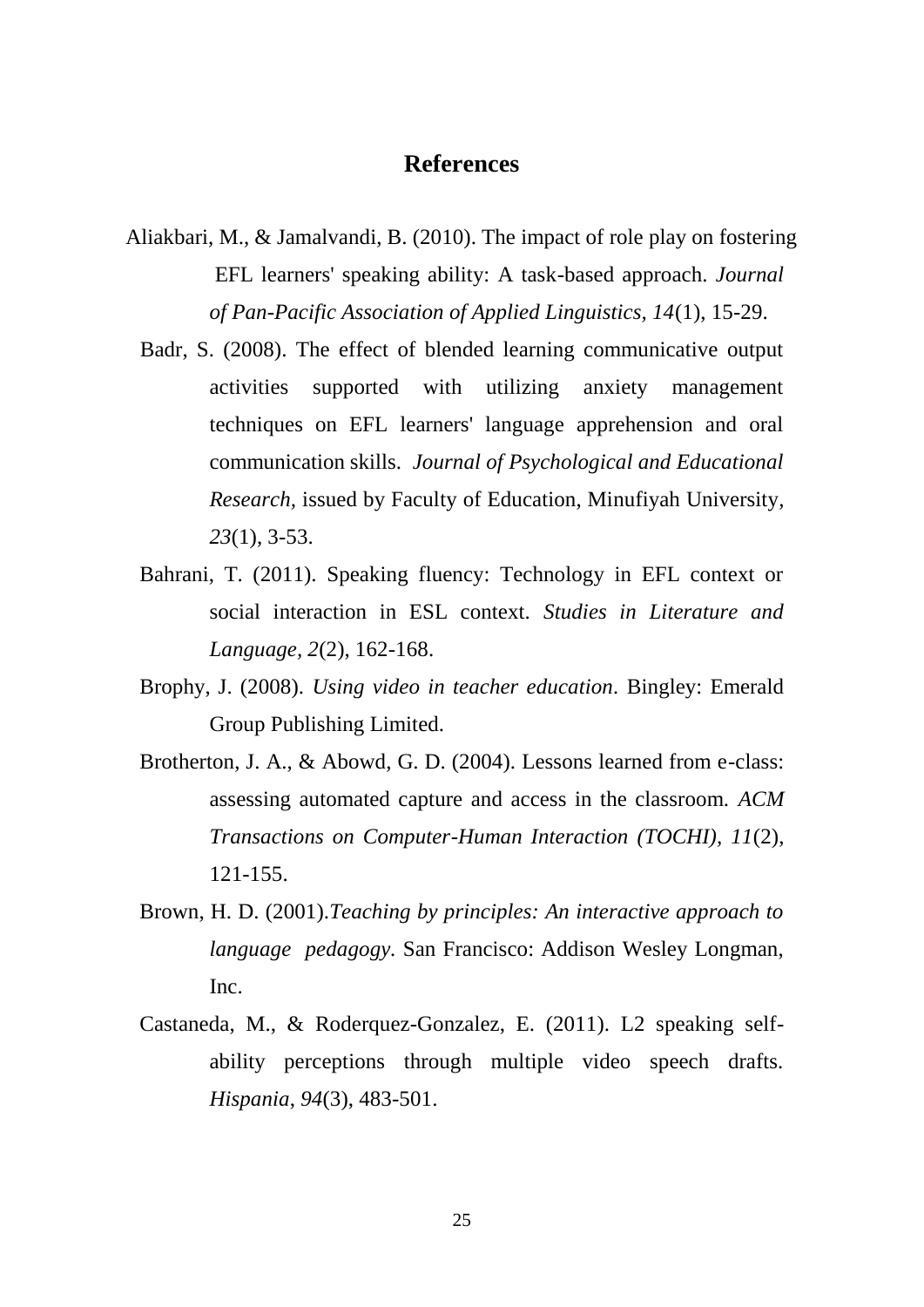- Derwing, T., Muray, J., & Thomson, R. I. (2008). A longitudinal study on ESL learners' fluency and comprehensibility development. *Applied Linguistics, 29*(3), 359-380.
- Derwing, T., Rossiter, M., Munro, M., & Thomson, R. I. (2004). Second language fluency: Judgments on different tasks. *Language Learning, 54*(4), 655-679.
- Dincer, A., Yesliyurt, S., & Takkac, M. (2012). The effects of autonomysupportive climates on EFL learners' engagement, achievement and competence in English speaking classrooms. *Social and Behavioural Sciences, 46*(2), 3890-3894.
- Eristi, S.D., Haseski, H.I., Uluuysal, B., & Karakoyun, F. (2012). The use of mobile technologies in multimedia-supported learning environments. *Turkish Online Journal of Distance Education*, *12*(3), 130-141.
- Friend, J., Adams, A., & Curry, G. (2011). Breaking news: Utilizing video simulations to improve educational leaders' public speaking skills. *Journal of Research on Leadership Education, 6*(5), 234- 249.
- Glover, P. (2011). Using CEFR level descriptors to raise university students' awarness of speaking skills. *Language Awareness, 2*(1), 33-52.
- Golafshani, N. (2003). Understanding reliability and validity in qualitative research. *The Qualitative Report, 8*(4), 597-607.
- Gorsuch, G. J. (2011). Improving speaking fluency for international teaching assistants by increasing input. *The Electronic Journal for English as a Second Language, 14*(4), 1-16.
- Graham, C. (2006). Blended learning systems: Definition, current trends, future directions. In C. Graham & C. Bonk (Eds.), *Global*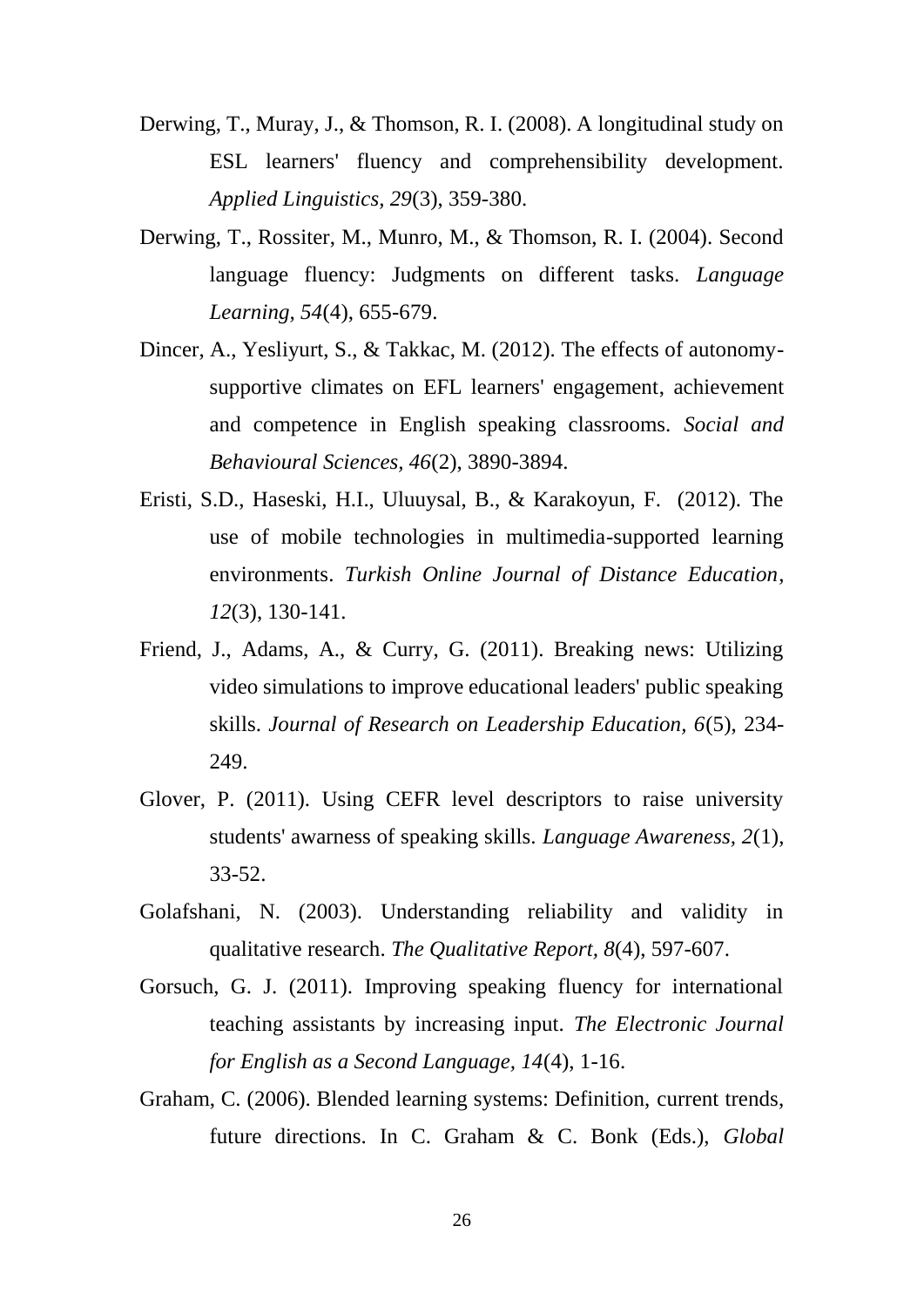*perspectives, local designs* (pp. 3-21). San Francisco, CA: Pfeiffer Publishing.

- Graves, K. (2008). The language curriculum: A social contextual perspective*. Language Teaching, 41*(2), 147-181.
- Hartsell, T., & Yuen, S. (2006). Video streaming in online learning. *AACE Journal, 14*(1), 31-43.
- Hermann, C., Hurst, W. & Welte, M. (2006). Informatics education Europe-the e-lecture Portal: An advanced archive for lecture recordings. *Informatics Education Europe, 4*(2), 64-79.
- Hwang, C. C. (2005). Learning sociolinguistically approach language through the video drama connect with English. Retrieved from ERIC database. (ED 490750).
- Kessler, G. (2010). Fluency and anxiety in self-access speaking tasks: The influence on environment. *Computer-Assisted Language Learning, 23*(4), 361-375.
- King, J. (2002). Using DVD feature films in the EFL classroom. *Language Learning, 3*(2), 42-60.
- Kirkgoz, Y. (2011). A blended learning study on implementing video recorded speaking tasks in task-based classroom instruction. *Turkish Online Journal of Educational Technology TOJET. 10*(4), 1-13.
- Koponen, M., & Riggenbach, H. (2000). Overview: Varying perspectives on fluency. In H. Riggenbach (Ed.), *Perspectives on fluency*, (pp. 5-24). Ann Arbori, USA: University of Michigan Press.
- Kurt, A. A. (2011). Personalization principle in multimedia learning: conversational versus formal style in written word. *The Turkish Online Journal of Educational Technology, 10*(3), 185-192.
- Lin, L. (2000). Manipulating DVD technology to empower your teaching. Retrieved from ERIC database. (ED 462010).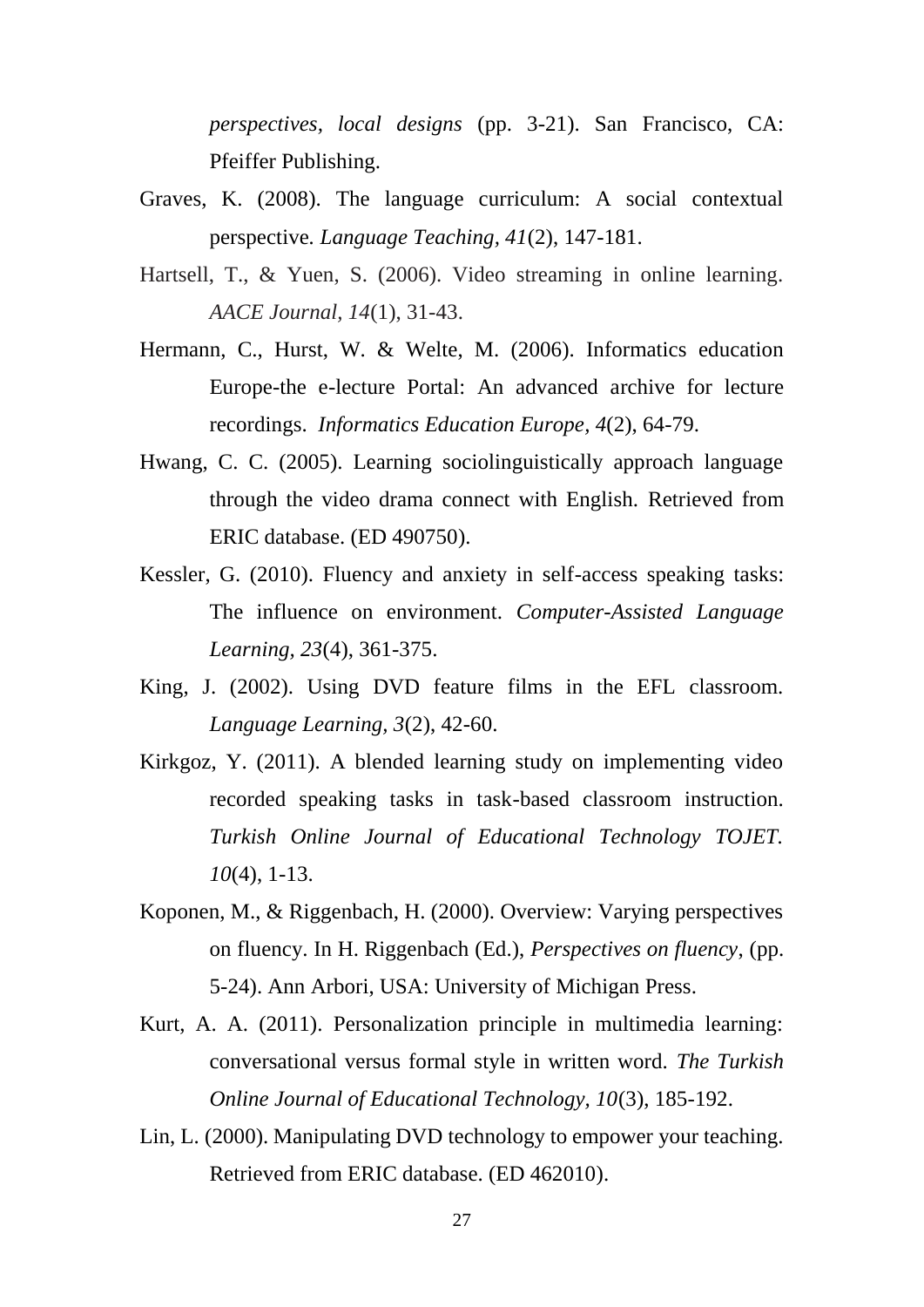- Liu, P. (2011). Preparing preservice teachers for instruction on English language development with video lesson modules. *Teacher Education and Practice, 24*(1), 9-29.
- Murat, H. (2012). Teaching word stress to Turkish EFL English as foreign language learners through internet-based video lessons. Retrieved from ERIC database. (ED 530678).
- Nazara, T. (2011). Students' perception on EFL speaking skill development. *Journal of English Teaching, 1*(1), 28-42.
- Neo, M., Neo, K.T., & Tan, H.Y. (2012). Applying authentic learning strategies in a multimedia and web learning environment (MWLE): Malaysian students' perspectives. *The Turkish Online Journal of Educational Technology, 11*(3), 50-60.
- Odhabi, H., & Nicks-McCaleb, L. (2009). Video recording lectures: Student and professor perspective. *British Journal of Educational Technology, 42*(2), 327-336.
	- Romero, B. N. (2006). Improving speaking skills. *Encuentro, 18,* 86-90.
	- Shephard, K. (2003). Questioning, promoting and evaluating the use of streaming video to support student learning. *British Journal of Educational Technology*, *34*(3), 295–308.
	- Sharma, P., & Barrett, B. (2007). *Blended learning: Using technology in and beyond the language classroom*. Oxford: Macmillan Publishers Limited.
	- Singh, H. (2003). Building effective blended learning programs. *Issue of Educational Technology, 43*(6), 51-54.
	- Smith, C.B. (2003). Skills students use when speaking and listening. Retrieved from ERIC database. (ED 480895).
	- Tumova, M. (2002). *Speaking activities aimed at developing fluency in EFL classes.* MA Thesis, Faculty of Humanities, University of Pardubice, Czech Republic.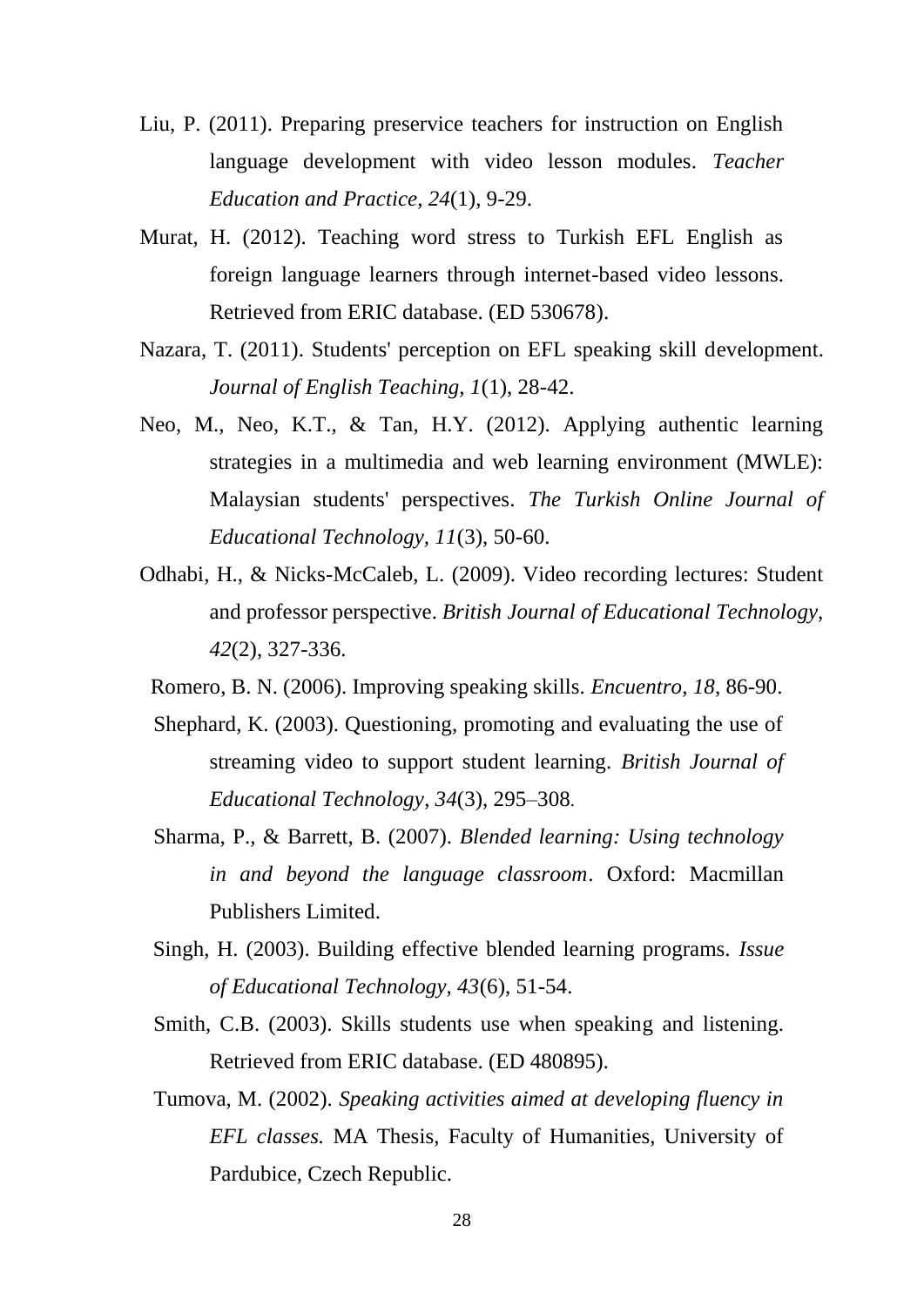- Widiati, U., & Cahyono, B. Y. (2006). Teaching of EFL speaking. *TEFLIN Journal, 2*(2), 269-289.
- Yang, J., Chen, C. H., & Jeng, M. C. (2010). Integrating video-capture virtual reality technology into a physically interactive learning environment for English Learning. *Computers & Education, 55*(3), 1346-1356.
- Zhang, Y. (2009). Reading to speak: Integrating oral communication skills. *English Teaching Forum, 1*(1), 31-34.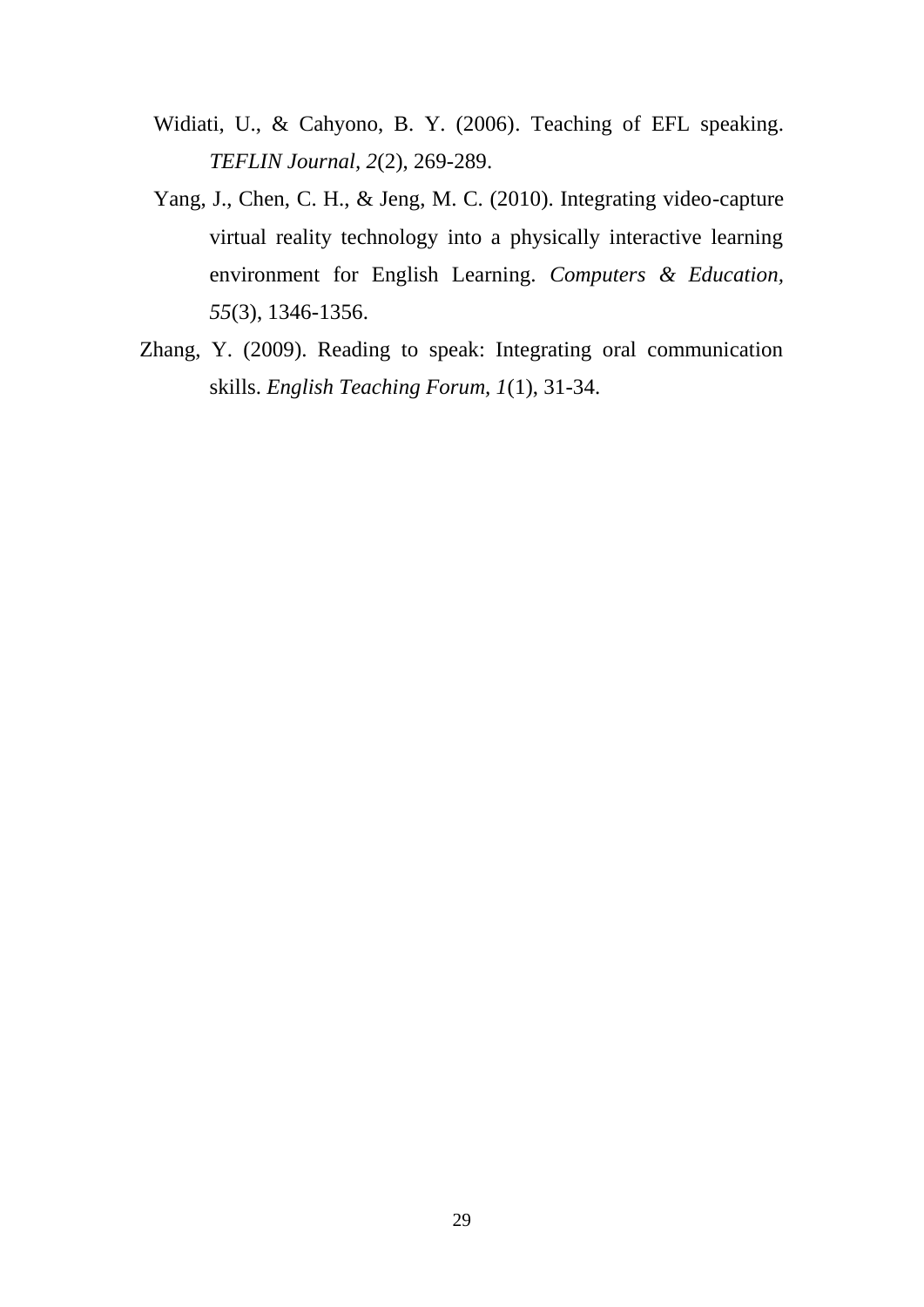## **Appendix 1**

## **EFL Speaking Fluency Test**

 This test includes two sections that measure different aspects of EFL students' speaking fluency skill. It is the participants' advantage to say as much as they can. It is also important that they speak fluently according to the directions.

## **1) Describe the situation in which three of the characters in the following pictures\* are involved in detail:**



\* available at:

[http://www.google.com.eg/search?num=10&hl=ar&site=imghp&tbm=isch&source=h](http://www.google.com.eg/search?num=10&hl=ar&site=imghp&tbm=isch&source=hp&biw=1356&bih=558&q=images&oq=im&gs_l=img.1.1.0l10.6131.6409.0.10283.2.2.0.0.0.0.718.1120.4-1j0j1.2.0...0.0...1ac.ayciySI-Iwo) [p&biw=1356&bih=558&q=images&oq=im&gs\\_l=img.1.1.0l10.6131.6409.0.10283.2](http://www.google.com.eg/search?num=10&hl=ar&site=imghp&tbm=isch&source=hp&biw=1356&bih=558&q=images&oq=im&gs_l=img.1.1.0l10.6131.6409.0.10283.2.2.0.0.0.0.718.1120.4-1j0j1.2.0...0.0...1ac.ayciySI-Iwo) [.2.0.0.0.0.718.1120.4-1j0j1.2.0...0.0...1ac.ayciySI-Iwo.](http://www.google.com.eg/search?num=10&hl=ar&site=imghp&tbm=isch&source=hp&biw=1356&bih=558&q=images&oq=im&gs_l=img.1.1.0l10.6131.6409.0.10283.2.2.0.0.0.0.718.1120.4-1j0j1.2.0...0.0...1ac.ayciySI-Iwo) (six pictures from one source).

1

### **2) Choose one of the following topics to talk about:**

- Social relationships.
- Computers.
- Pollution